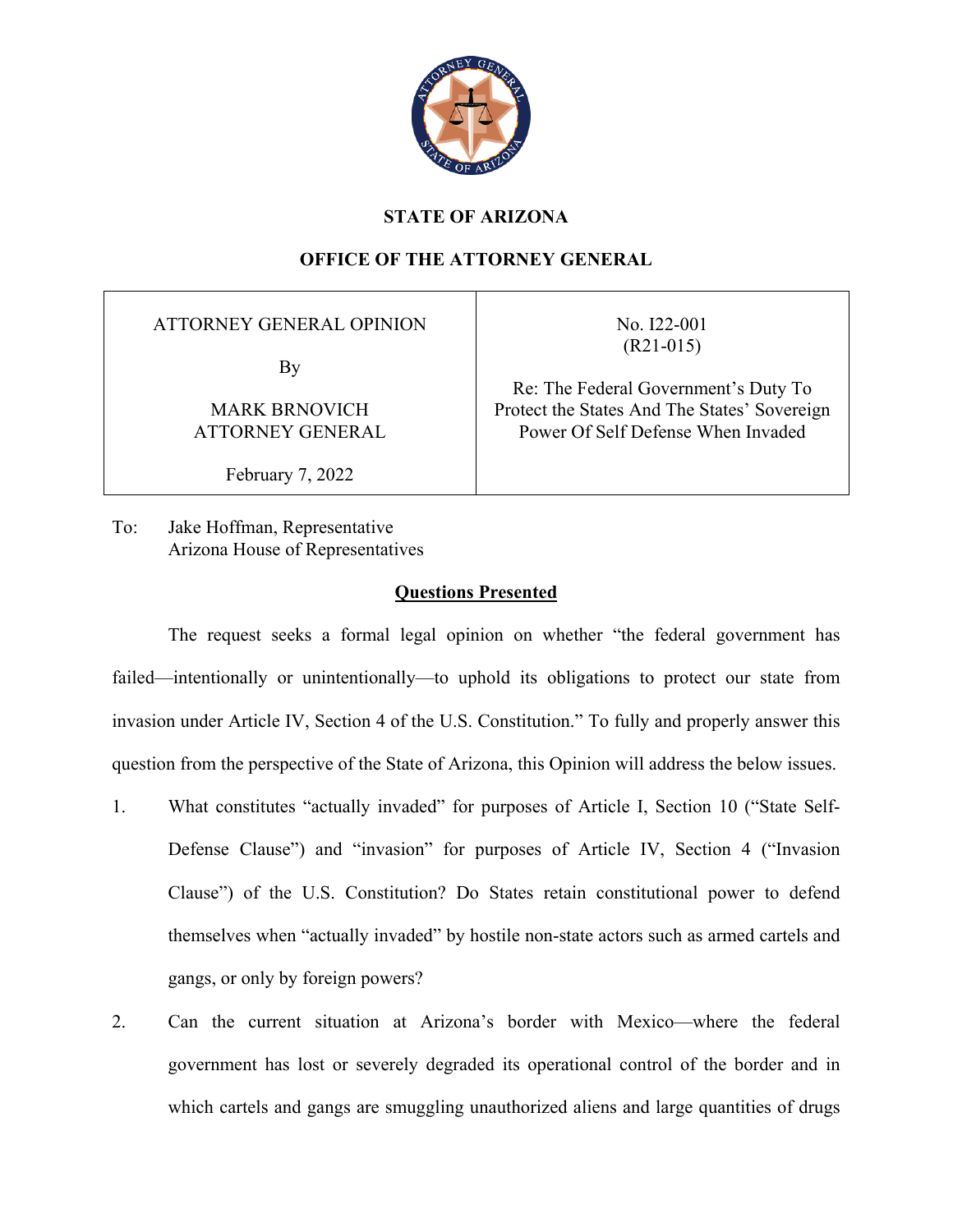outside of authorized ports of entry and also engaging in acts of violence in pursuit of their objectives—satisfy the definitions of "actually invaded" and "invasion"?

#### **Summary Answers**

1. The issues addressed in this Opinion relate to border security. The State Self-Defense Clause in Article I, Section 10 provides that a State may defend itself when it has been "actually invaded, or in such imminent Danger as will not admit of delay," and the State does not need the consent of Congress to do so. The Invasion Clause in Article IV, Section 4 provides that "[t]he United States … shall protect each [state in this union] against invasion." These clauses provide dual protection against invasion broadly defined. This includes defending against actions by "foreign hostility [and] ambitious or vindictive enterprises of [a state's] more powerful neighbors." This encompasses defense against hostile non-state actors such as cartels and gangs operating at the border and entering into Arizona's territory. James Madison specifically cited Virginia using its militia to stop smugglers as an example of a valid exercise of the invasion power, and there is every basis to conclude this sovereign power was retained as reflected in the State Self-Defense Clause. The Import-Export Clause in Article I, Section 10 also recognizes that States retain sovereign authority to execute inspection laws, which requires operational control of the border to channel entry of goods to authorized ports of entry. This is an aspect of the historical police power that is expressly preserved for the States. In sum, both the power of self-defense against being "actually invaded" and the power to "execut[e] [their] inspection laws" are sovereign powers that were retained by the States under the U.S. Constitution to permit States to control on-the-ground conditions at their borders that are essential to public safety and security in a State.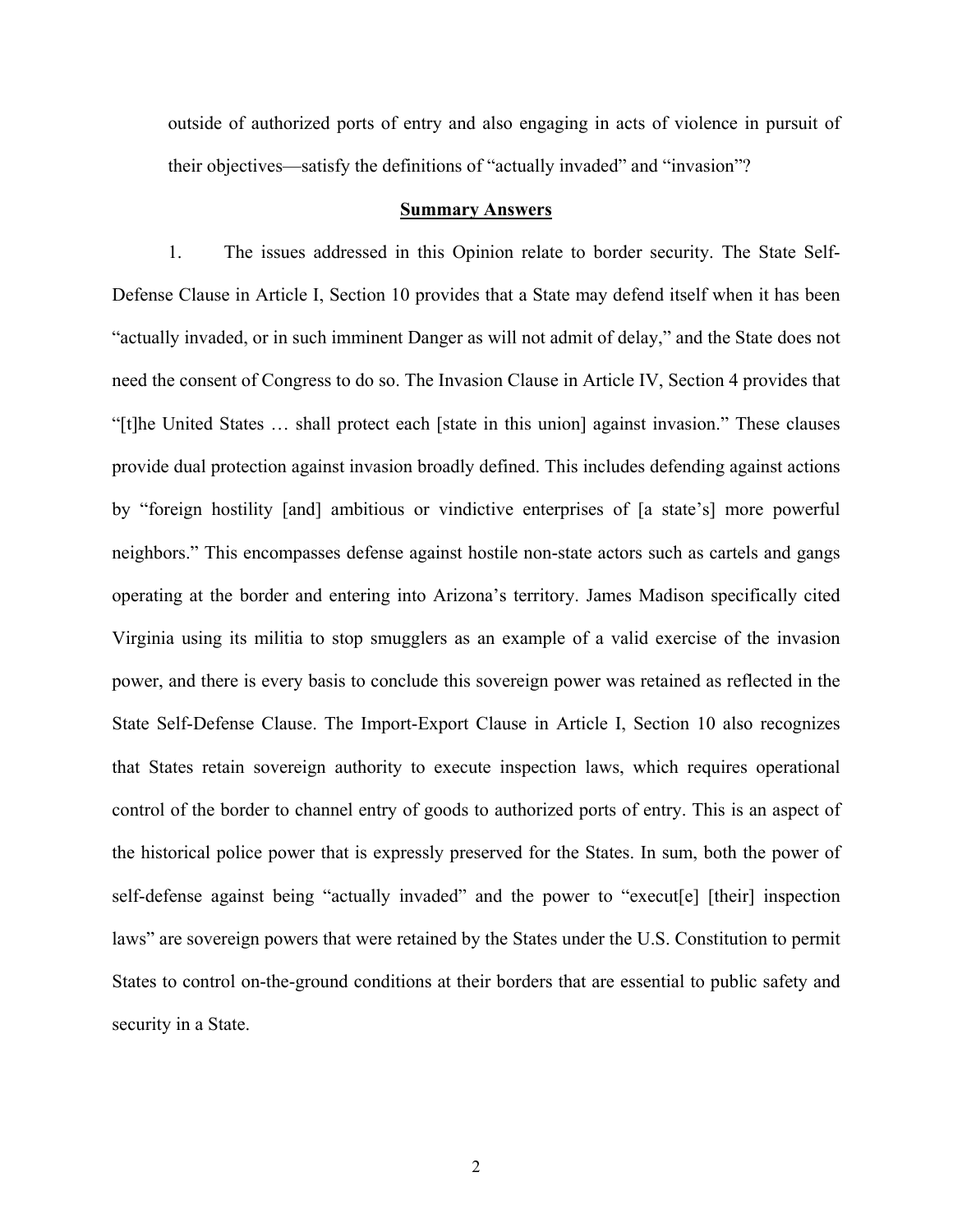2. The on-the-ground violence and lawlessness at Arizona's border caused by cartels and gangs is extensive, well-documented, and persistent. It can satisfy the definition of "actually invaded" and "invasion" under the U.S. Constitution. Two conclusions flow from this. First, the federal government has a duty to protect Arizona under the Invasion Clause.<sup>1</sup> Second, Arizona retains the independent authority under the State Self-Defense Clause to defend itself when actually invaded. This power is exercised under the Governor's authority as Commander-in-Chief. *See* Ariz. Const. art. V, § 3. Further—while it is not necessary for the exercise of the State's retained sovereign powers—state sovereignty to defend the integrity of the State from onthe-ground lawlessness at or near its border is bolstered by the unprecedented actions of the current presidential administration to destroy operational control of the border, including the illegal rescission of the Migrant Protection Protocols ("MPP"),<sup>2</sup> illegal issuance of "interim guidance" (carried forward in "permanent guidance") that prevents the U.S. Immigration and Customs Enforcement ("ICE") and United States Customs and Border Protection ("CBP") from executing federal laws,<sup>3</sup> halting construction of the border wall,<sup>4</sup> and closing highway inspection checkpoints.<sup>5</sup> There is nothing in federal constitutional or statutory law authorizing the federal executive to thwart States from ensuring on-the-ground safety and an orderly border within the

<sup>&</sup>lt;sup>1</sup> While this duty exists, it has been held not enforceable in court due to the "political question" doctrine.

<sup>2</sup> See *Texas v. Biden*, No. 21-10806, -- F.4th --, 2021 WL 5882670, at \*2 (5th Cir. Dec. 13, 2021), as revised (Dec. 21, 2021) ("[T]he Termination Decision was arbitrary and capricious under the APA. … The Termination Decision is independently unlawful because it violates 8 U.S.C. § 1225."), petition for certiorari filed No. 21-954 (Dec. 29, 2021).

<sup>3</sup> *See Texas v. United States*, No. 6:21-CV-00016, 2021 WL 3683913, at \*42 (S.D. Tex. Aug. 19, 2021) ("The policy contained in the Memoranda effectively dispenses with these mandates by conferring discretion to the Government to independently decide who will be detained and when—if ever—detention of those individuals might occur. This guidance therefore is wholly contrary to Sections 1226(c) and 1231(a)(2). Thus, the States have demonstrated a substantial likelihood of success on Counts I & II."), appeal pending No. 21-40618 (5th Cir.). Multiple states are also challenging the unlawful paroling of aliens. *See, e.g.*, *Brnovich v. Biden*, No. 2:21-cv-01568 (D. Ariz.).

<sup>4</sup> Arizona is challenging this action. *See Arizona v. Mayorkas*, No. 2:21-cv-00617 (D. Ariz.).

<sup>5</sup> *See* Adam Shaw & Peter Hasson, *CBP shuts down highway checkpoints as overwhelmed agency struggles to handle border surge*, Fox News (March 9, 2021), https://www.foxnews.com/politics/cbpshuts-checkpoints-agency-border-surge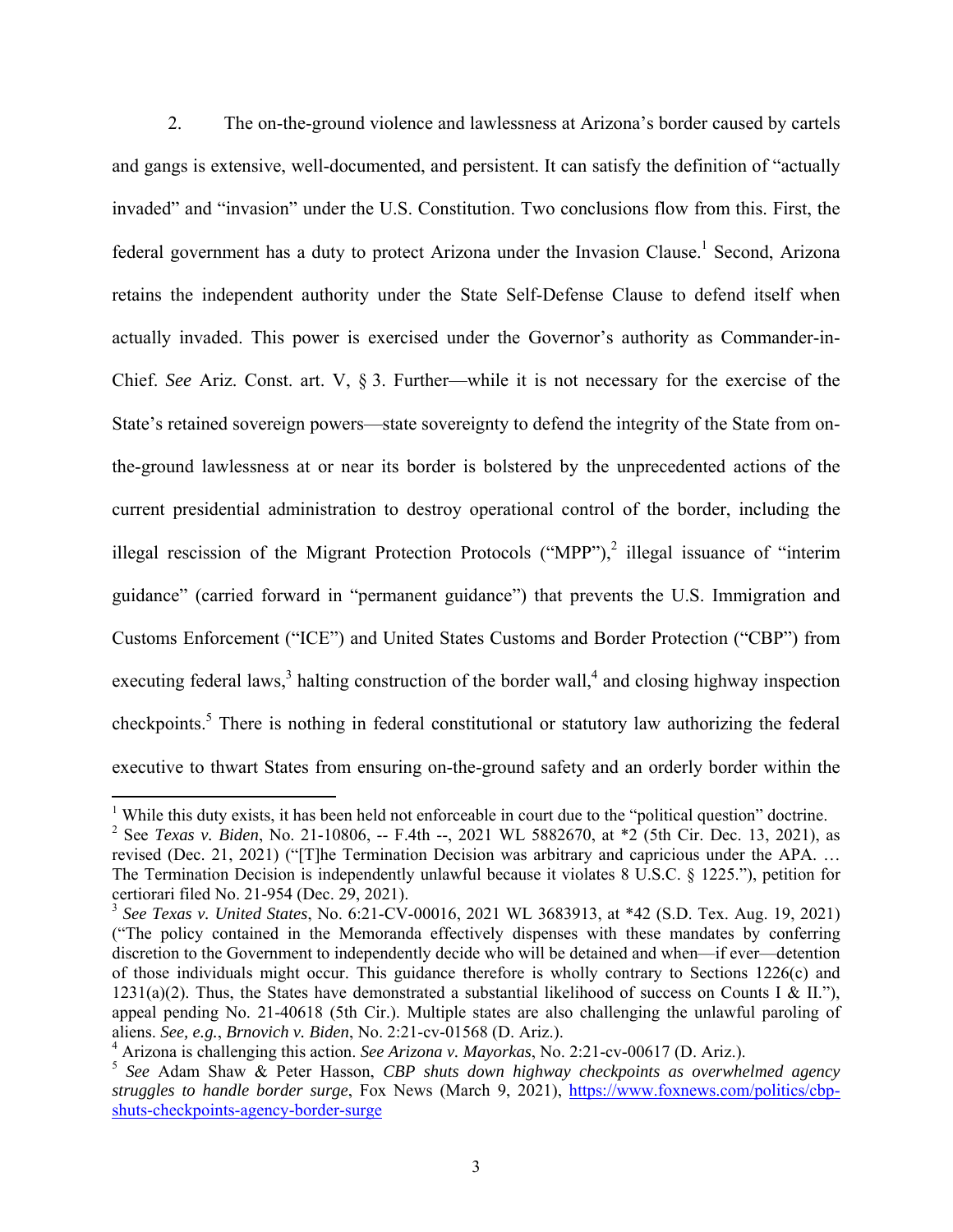State's own territory. Nor is there any conflict with this and the orderly conduct of immigration policy by the federal executive. No State should be put in the position that Arizona and other border states have been put in through the federal government's recent actions. The federal government is failing to fulfill its duty under Article IV, Section 4 of the Constitution to defend the States from invasion. The State Self-Defense Clause exists precisely for situations such as the present, to ensure that States are not left helpless.

#### **Analysis**

**I. The Terms "Invasion" And "Actually Invaded" In The Invasion and State Self-Defense Clauses Are Broad And Apply To Invasion By Hostile Non-State Actors Such As Cartels and Gangs** 

### **A. The "Invasion Clause" and the "State Self-Defense Clause" Must Be Understood As Providing Dual Protection In The Context of The States' Reserved Powers**

"When the original States declared their independence, they claimed the powers inherent in sovereignty—in the words of the Declaration of Independence, the authority 'to do all ... Acts and Things which Independent States may of right do.'" *Murphy v. Nat'l Collegiate Athletic Ass'n*, 138 S. Ct. 1461, 1475 (2018) (quoting Declaration of Independence ¶ 32 (U.S. 1776)). "The Constitution limited but did not abolish the sovereign powers of the States, which retained 'a residuary and inviolable sovereignty.'" *Id.* (quoting The Federalist No. 39, at 245 (James Madison) (C. Rossiter ed. 1961)). "[B]oth the National and State Governments have elements of sovereignty the other is bound to respect." *Arizona v. United States*, 567 U.S. 387, 398 (2012). Finally, the U.S. "Constitution … shall be the supreme law of the land…." U.S. Const. art. VI, paragraph 2.

The "Invasion Clause" of the U.S Constitution requires that the United States "shall protect each [State] against Invasion." U.S. Const. art. IV, § 4. In the 1990s, states and counties, including Arizona, sued the federal government under the Invasion Clause. They argued that out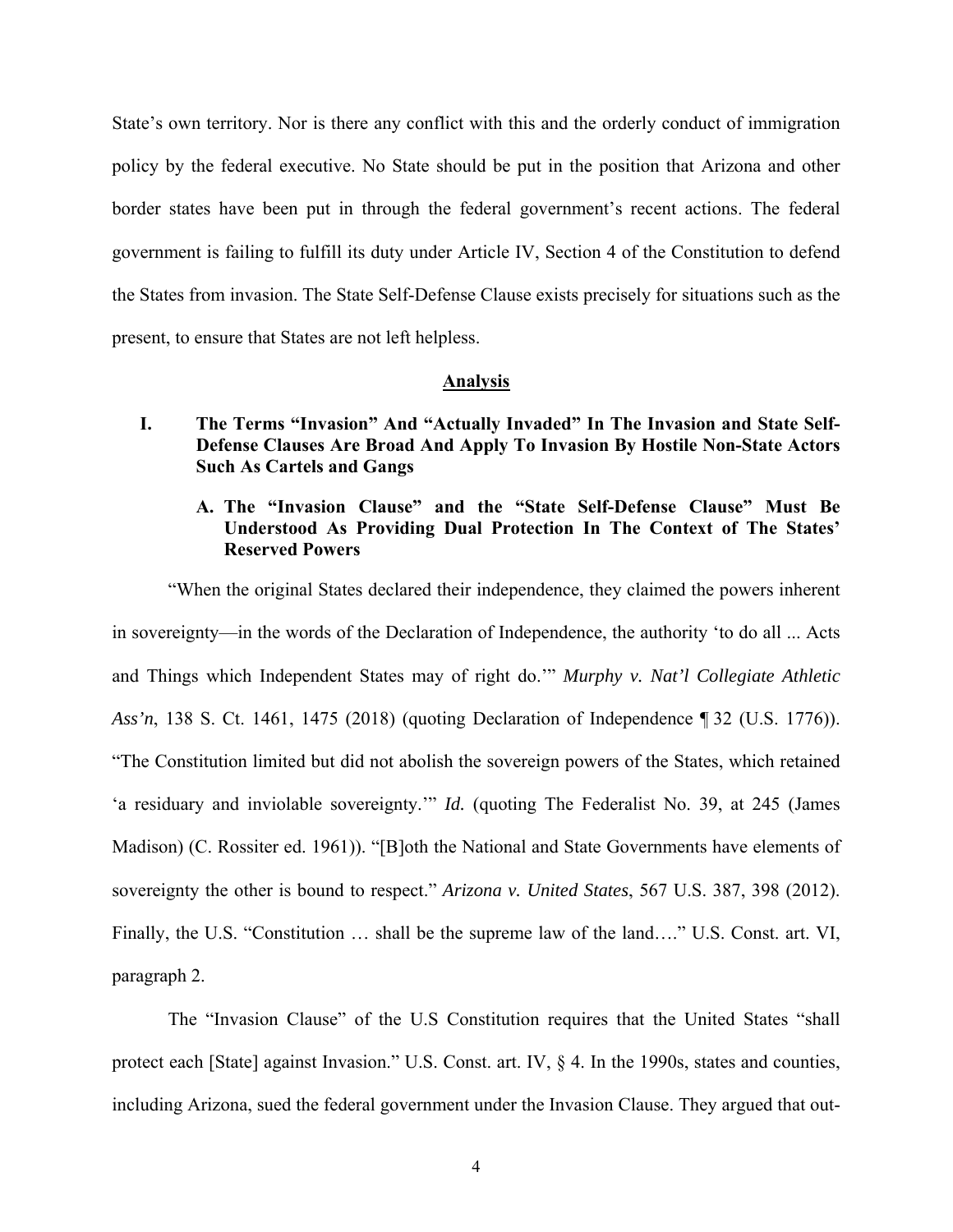of-control levels of illegal immigration constituted an "invasion" by an influx of unauthorized immigrants that triggered the federal government's duty to protect the states. Courts rejected these claims, holding that addressing them would require making "non-judicial policy decision[s]." *E.g.*, *California v. United States*, 104 F.3d 1086, 1090-91 (9th Cir. 1997); *see also Padavan v. United States*, 82 F.3d 23, 28 (2d Cir. 1996) ("[T]he plaintiffs' Invasion Clause claim is nonjusticiable. The protection of the states from 'invasion' involves matters of foreign policy and defense, which are issues that the courts have been reluctant to consider." $b$ . However, these decisions did not address the current situation of escalating violence and smuggling by transnational cartels and gangs.

Nonetheless, the Constitution itself establishes that States *do* have the power to protect themselves from invasion: "No State shall, without the Consent of Congress, … engage in War, unless actually invaded, or in such imminent Danger as will not admit of delay." U.S. Const. art. I, § 10, cl. 3 (the "State Self-Defense Clause"). The State Self-Defense Clause of the Constitution establishes that States in our federal system retain the sovereign power to "engage in War" when "actually invaded," and States do not require the "Consent of Congress" to do so. The Second Circuit summarized the meaning of the State Self-Defense Clause in the following way: "although a state is prohibited from waging war, it may do even that if it is 'actually invaded' or facing 'imminent Danger' not admitting delay." *Melendez v. City of New York*, 16 F.4th 992, 1018 (2d Cir. 2021). As Justice Scalia explained, the State Self-Defense Clause "leaves intact [States'] inherent power to protect their territory." *Arizona*, 567 U.S. at 419 (Scalia, J., concurring). The Second Circuit in *Melendez* cited Justice Gorsuch's dissent in *Sveen*

 $6$  Because the courts held that the question itself is non-justiciable, their statements about what constitutes an invasion are dicta, and they also never reached the issue of organized cartel activities or the State Self-Defense Clause. In addition, the holdings regarding the Invasion Clause are distinguishable from the Take Care Clause in Article II, Section 3. Nothing in this Opinion suggests the President's abdication of his duty under the Take Care Clause is non-justiciable.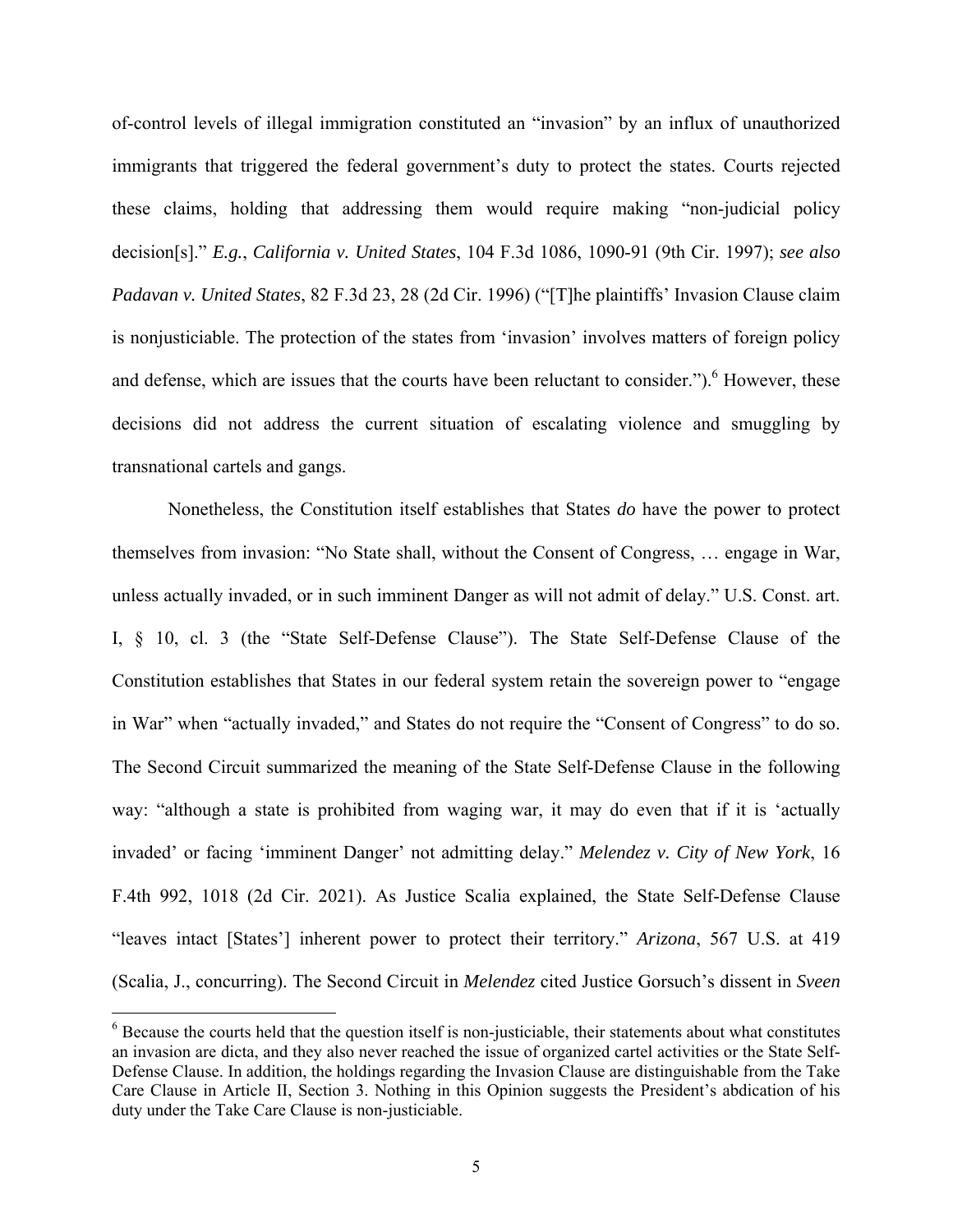as also recognizing the principle that the limitations in the State Self-Defense Clause are not absolute but rather permit action when "actually invaded." *Melendez*, 16 F.4th at 1018 n.42 (citing *Sveen v. Melin*, 138 S. Ct. 1815, 1826–27 (2018) (Gorsuch, J., dissenting)). Moreover, "[t]he powers not delegated to the United States by the Constitution, nor prohibited by it to the States, are reserved to the States respectively, or to the people." U.S. Const. amd. X; *see also New York v. United States*, 505 U.S. 144, 157 (1992) ("[T]he Tenth Amendment confirms that the power of the Federal Government is subject to limits that may, in a given instance, reserve power to the States."); *see also Nat'l Fed'n of Indep. Bus. v. Sebelius*, 567 U.S. 519, 536 (2012) ("State sovereignty is not just an end in itself: Rather, federalism secures to citizens the liberties that derive from the diffusion of sovereign power....The independent power of the States also serves as a check on the power of the Federal Government: By denying any one government complete jurisdiction over all the concerns of public life, federalism protects the liberty of the individual from arbitrary power." (cleaned up)).

### **B. "Actually Invaded" Under The State Self-Defense Clause Includes Action By Hostile Non-State Actors, And The Cartels' Activities Satisfy This Requirement**

As discussed above, the U.S. Constitution established a dual protection against invasion through both the Invasion Clause and the State Self-Defense Clause. There are no grounds to conclude that this protection applies only to hostilities by foreign states and not to those by nonstate actors such as cartels and gangs. Potentially contrary statements in court decisions were dicta and focused on "invasion" by unauthorized aliens themselves.<sup>7</sup> They thus provide no analysis of the meaning of the word "invasion" in the context of non-state hostile actors, such as

 $<sup>7</sup>$  Defensive measures against invasion by transnational cartels and gangs could well include action to</sup> prevent entry into the State's territory except through authorized ports of entry. This also implicates the State's powers under the Import-Export Clause. *See* note 18, *infra*. Additional analysis of that issue is beyond the scope of this opinion.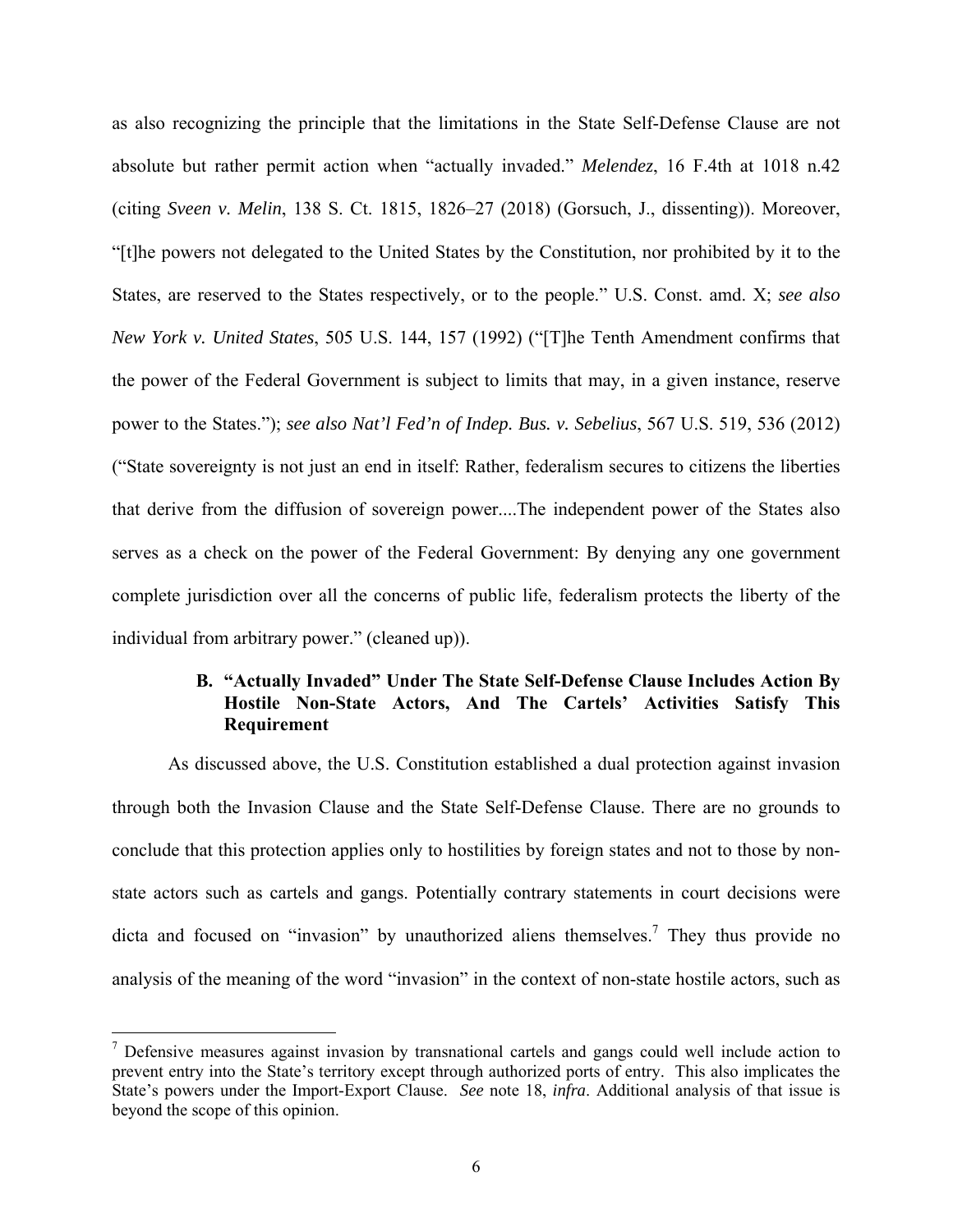organized cartels and gangs. They also failed to address more broadly the meaning of "invasion" in the context of security concerns at a State's border.

The text of the State Self-Defense Clause does not contain any limitation that restricts it to actions by foreign nations as opposed to hostile non-state actors. Beginning with the plain language, the critical phrase is "actually invaded, or in such imminent Danger as will not admit of delay." U.S. Const. art. I, § 10. "Ordinarily courts do not construe words used in the Constitution so as to give them a meaning more narrow than one which they had in the common parlance of the times in which the Constitution was written." *United States v. S.-E. Underwriters Ass'n*, 322 U.S. 533, 539 (1944), *superseded by statute on other grounds*. Moreover, as Chief Justice Marshall famously stated, "we must never forget that it is a *constitution* we are expounding." *McCulloch v. Maryland*, 17 U.S. 316, 407 (1819).

Webster's 1806 dictionary—the first American English dictionary—defines "invade" broadly, as meaning "to enter or seize in hostile manner."<sup>8</sup> Webster's 1828 dictionary also defines "invade" broadly, to include not just the entrance of a foreign army into a country, but also "1. ... to enter as an enemy, with a view to conquest or plunder; to attack"; "2. To attack; to assail; to assault"; "3. To attack; to infringe; to encroach on; to violate."<sup>9</sup> The cartel and gang violence described below falls within these broad definitions of "invade," since cartel and gang members are entering Arizona in a hostile manner that attacks, encroaches on, and violates Arizona. *See* Part II, *infra*.

The history of the adoption of the Constitution also powerfully shows that the Founders understood the States were giving up certain sovereign powers to the national government, but retaining core self-defense powers against both domestic and foreign threats to their actual

 8 Noah Webster, A COMPENDIOUS DICTIONARY OF THE ENGLISH LANGUAGE 164 (1806).

 $^9$  1 Noah Webster, AMERICAN DICTIONARY OF THE ENGLISH LANGUAGE 113 (1828).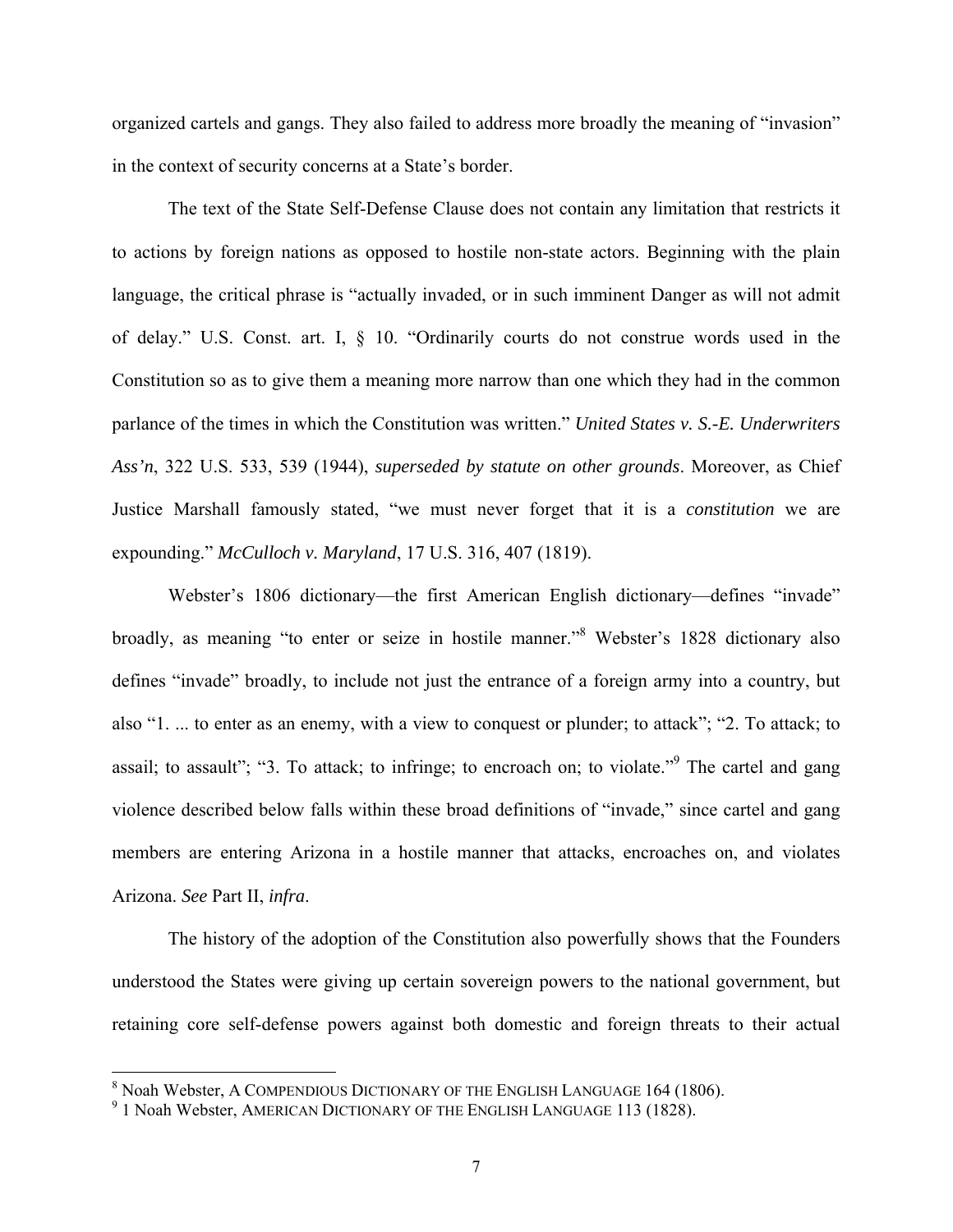security within their territories. The history of the ratification shows that the framers understood that self-defense power to be broad, and essentially congruent with the federal power to protect states from invasion, when it comes to actions within a State's own territory. It would be nonsensical to conclude that either power is artificially limited to invasion by foreign states as opposed to hostile non-state actors, as it would render the State defenseless in the absence of federal support. *See Houston v. Moore*, 18 U.S. 1, 16-17 (1820) (State governments' power over the militia and its use "existed prior to the formation of the constitution, and having not been prohibited by that instrument, it remains with the States…").

In Federalist No. 43, James Madison explained with respect to the Invasion Clause that "[a] protection against invasion is due from every society to the parts composing it. The latitude of the expression used here seems to secure each state, not only against foreign hostility, but against **ambitious or vindictive enterprises** of its more powerful neighbors."10 There is no indication in this two-part definition of an intent by the framers to limit the protection to only state, as opposed to non-state, actors. As discussed above, the Invasion Clause by its plain language applies to "Invasion" and "domestic Violence." Those two categories must be understood to cover the full subject of areas where a State might need external protection, and since actions by foreign non-state actors are not "domestic Violence," they must qualify as "Invasion." Federalist 43 makes clear that the federal assistance to the state is in addition to the state's own ability to defend itself, and "[i]f the interposition of the general government should not be needed, the provision for such an event will be a harmless superfluity only in the Constitution." In Federalist No. 44, Madison quoted the State Self-Defense Clause, and stated, "[t]he remaining particulars of this clause fall within reasonings which are either so obvious, or have been so fully developed, that they may be passed over without remark."

 $10$  The Federalist 43 (James Madison) (emphasis added).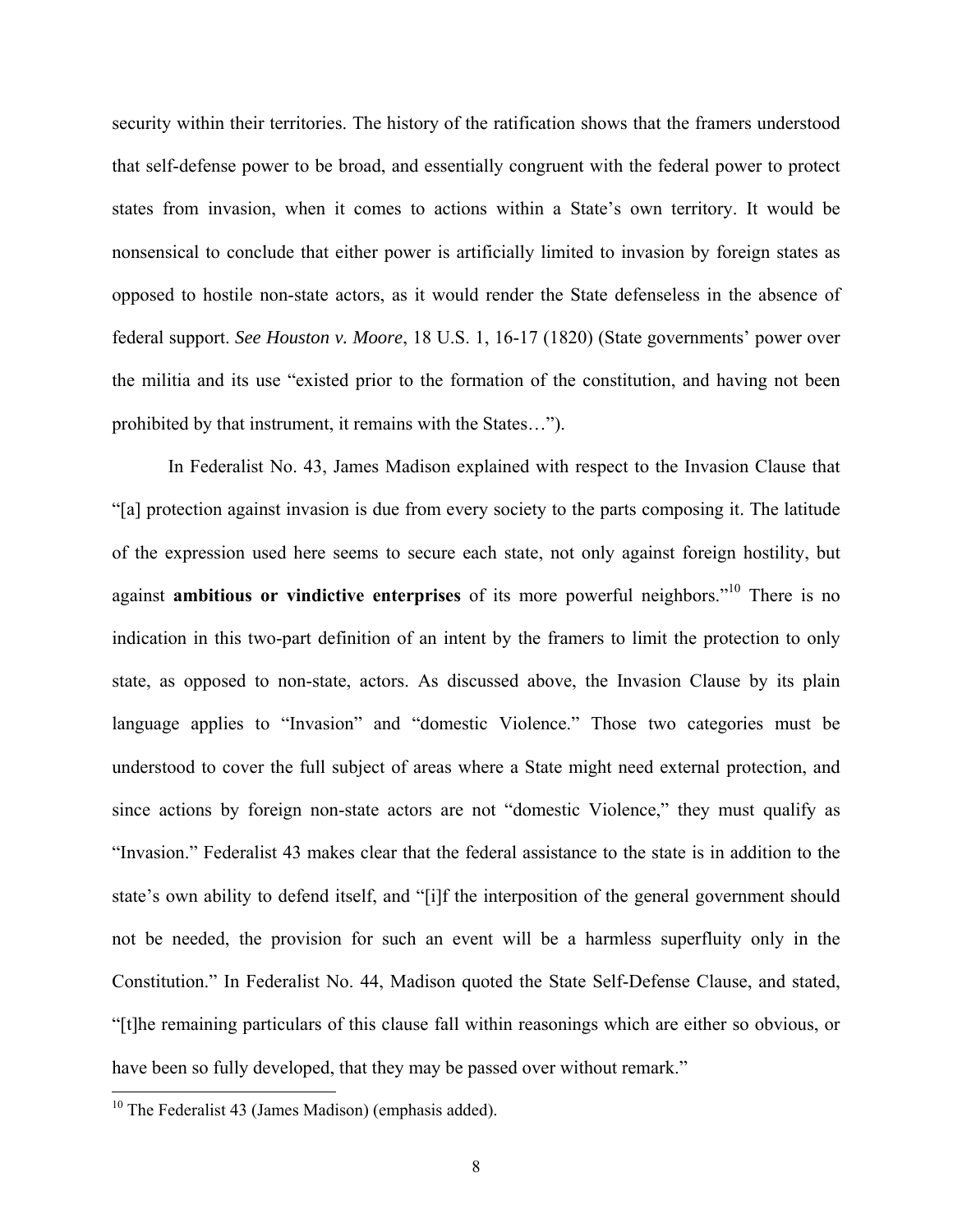Moreover, *every* time it uses the phrase, the Constitution contrasts "invasion" with "insurrections," "rebellion," and "domestic violence," showing that the difference is not state versus non-state actors but rather foreign versus domestic hostilities. In Article I, Section 8, Clause 15, Congress is given the power "[t]o provide for calling forth the Militia to execute the Laws of the Union, suppress Insurrections and repel Invasions." Article I, Section 9 provides that "[t]he Privilege of the Writ of Habeas Corpus shall not be suspended, unless when in Cases of Rebellion or Invasion the public Safety may require it." In Article IV, Section 4, the clause immediately following the Invasion Clause provides "[t]he United States … shall protect each [State in this Union] … on Application of the Legislature, or of the Executive (when the Legislature cannot be convened) against domestic violence." In other words, the framers were concerned about the federal government using the pretext of domestic violence to send the militia of other states into a state and thus created additional protections for the states. They were not concerned about artificially limiting the type of foreign hostile actors for which protection against "invasion" would apply (or artificially limiting the States within each State's own territory on that basis).

At the Virginia Ratifying Convention, Madison stated that under the Constitution, States still retained the right to defend themselves in the face of invasion: "[States] are to be protected from invasion ... from foreign powers; and, on application by the legislature or executive, as the case may be, the militia of the other states are to be called to suppress domestic insurrections. Does this bar the states from calling forth their own militia? No; but it gives them a supplementary security to suppress insurrections and domestic violence."<sup>11</sup> He further explained

<sup>&</sup>lt;sup>11</sup> James Madison, Debate From Virginia Ratifying Convention (June 16, 1788)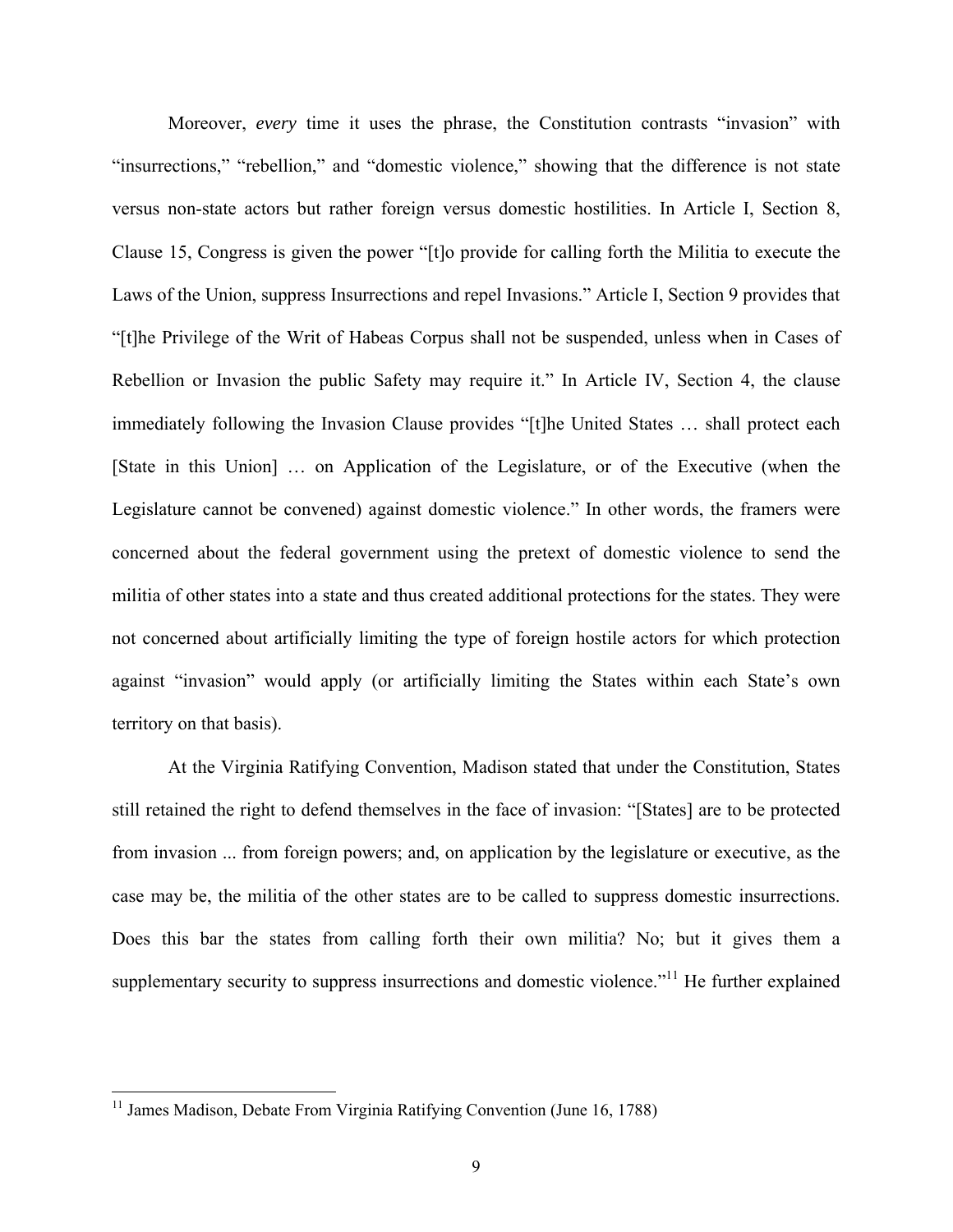that the State Self-Defense Clause means that States "are restrained from making war, unless invaded, or in imminent danger. When in such danger, they are not restrained."<sup>12</sup>

Madison also made clear at the Virginia Ratifying Convention that the protection against "invasion" applies to hostile non-state actors. Madison specifically brought up "suppress[ing] smugglers" as an example of a justified use of the state's militia, and he cited with approval an actual prior case of Virginia calling out its militia to do just that: "There were a number of smugglers, who were too formidable for the civil power to overcome. The military quelled the sailors, who otherwise would have perpetrated their intentions."<sup>13</sup>

It is clear from the above ratification sources that the purposes of the Invasion and State Self-Defense Clauses were both to protect against invasion and to provide *additional* security to the States in the form of assistance of the militias of other States—not to limit the power of a State to defend itself against invasion by hostile non-state, as opposed to state, actors. In fact, where a major concern in creating a national government was to speak with one voice in foreign affairs, State action against the agents of a foreign government would implicate that concern far more than State action against non-state actors such as criminal gangs and cartels operating illegally within a State's own territory. But it is undisputed that the Constitution was express in reserving the potentially more intrusive power (action against hostile state actors) to the States, and there is no basis to conclude it silently removed a less intrusive power (action against hostile non-state actors). Indeed, Madison addressed the lack of conflict between a state's power to defend itself and the national government's war power: States "are restrained from making war, unless invaded, or in imminent danger.–When in such danger, they are not restrained. I can perceive no competition in these clauses. They cannot be said to be repugnant to a concurrence

<sup>13</sup> *Id.*

<sup>12</sup> *Id.* (emphasis added).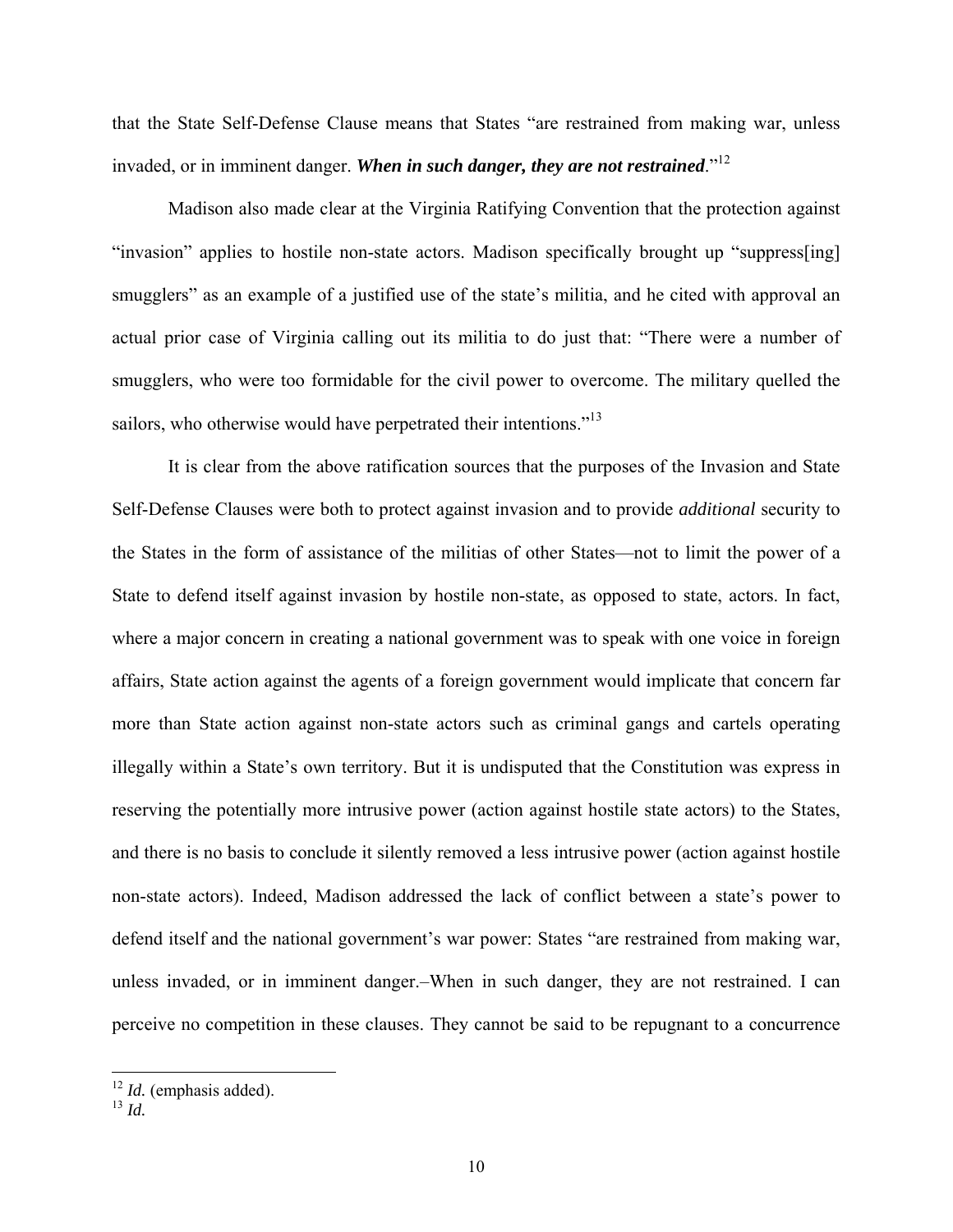of the power."<sup>14</sup>

In sum, the specific example of Virginia taking action against smugglers, and the lack of any indication that the purpose of the State Self-Defense Clause was to artificially limit a state's ability to defend itself against hostile non-state actors, is powerful evidence that States retained this sovereign power under the U.S. Constitution.

Applying that to the issue in this opinion, there can be little doubt that the activities of  $21<sup>st</sup>$  century drug cartels and gangs are just as violent, militant, and invasive than those of  $18<sup>th</sup>$ century Virginia smugglers, if not more so. And thus the State Self-Defense Clause reserves to States the sovereign right to use force to defend themselves against the activities of transnational cartels and gangs operating in the State's territory at its border.<sup>15</sup>

### **C. The Powers Herein Are Distinct From—And Support—The Commerce, Naturalization, And Immigration Powers Exercised By The Federal Government**

The issue of "invasion" under Article IV, Section 4 of the U.S. Constitution has previously been analyzed and litigated related to immigration law and interior enforcement. *See, e.g.*, *Arizona*, 567 U.S. 387; *California,* 104 F.3d 1086. But the issues expressed in this opinion relate to a different power—the power of defense against cross-border invasion under Article I, Section 10 of the U.S. Constitution. As repeatedly noted, the issue in this Opinion is about border security. This is a sovereign power that the States retained under the text of the Constitution. And this sovereign power can be exercised in a manner separate from immigration law by regaining

 <sup>14</sup> *Id.*

<sup>&</sup>lt;sup>15</sup> The dicta in the Ninth Circuit case discusses "armed hostility from another political entity." *California*, 104 F.3d at 1091 & n.6. The dicta from the Second Circuit similarly states the clause applies to "another political entity, such as another state or foreign country that is intending to overthrow the state's government." *Padavan*, 82 F.3d at 28. There is nothing in the phrase "political entity" to conclude that these courts were intending to exclude hostile non-state actors such as cartels and gangs from the definition of "political entity," as opposed to just unauthorized immigrants, which was the topic in both cases. The events of September 11, 2001, which came after these decisions, also reshaped our understanding of the threats posed by non-state actors.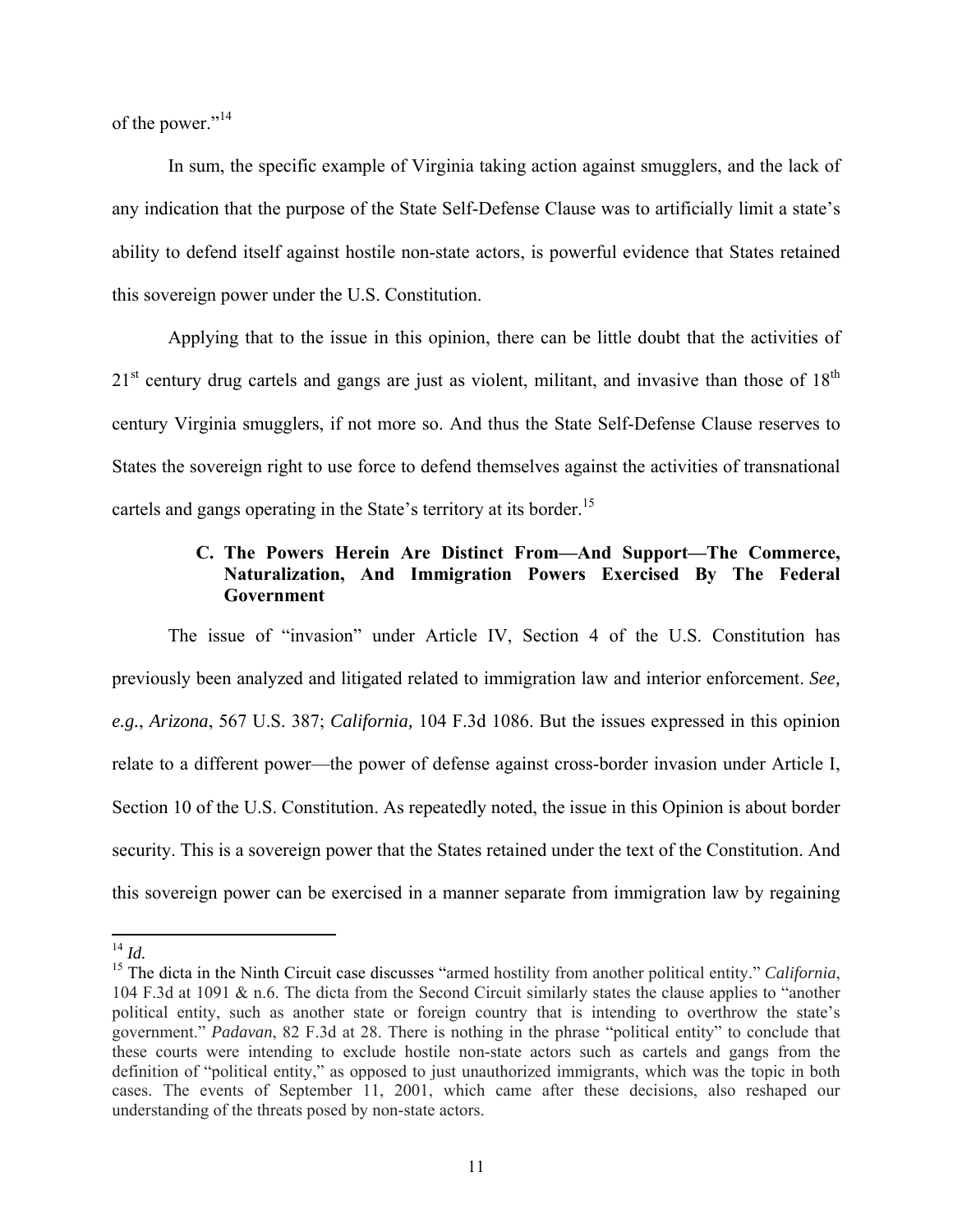operational control of the border and ensuring that persons and goods entering the United States go through authorized ports of entry—to ensure that persons and goods entering the State of Arizona are not being illegally smuggled.

As a former Acting ICE Director said in discussing "gotaways" in terms of security, "[t]his isn't just about illegal immigration. … this is about public safety, because the Border Patrol has arrested over 12,000 … convicted criminals. So how many of the … almost 500,000 'gotaways' based on camera traffic, based on sensor traffic, based on drone traffic that the Border Patrol couldn't respond to … were criminals or gang members? Also, Border Patrol has already arrested 16 people on the FBI screening database. How many of that 500,000 are known or suspected terrorists? We don't know. I'm afraid someday we're going to find out. So this isn't just an illegal immigration problem. It's a public health crisis because of COVID. It's a public safety crisis. And there's a national security crisis of huge proportions."<sup>16</sup>

State powers may be properly exercised to require persons and goods entering the state do so through authorized ports of entry or by surrendering themselves to federal officials without infringing on the separate federal powers over immigration, naturalization, and international commerce. In fact, channeling such entries to authorized ports of entry and interdicting criminal gangs and cartels only strengthens federal power by preventing "gotaways" that by their very nature are not an exercise of federal enforcement but a circumvention of it.<sup>17</sup> This conclusion is also supported by the fact that the States retain sovereign power to execute inspection laws under the Import-Export Clause in Article I, Section  $10<sup>18</sup>$  These actions by the State—to require entry

<sup>&</sup>lt;sup>16</sup> See Jan 8, 2022, Fox News Interview at 3:29, https://video.foxnews.com/v/6290660245001#sp=showclips

 $\frac{17}{17}$  The federal government has established ten (10) authorized ports of entry in Arizona, including several at the Arizona-Mexico border. *See* https://www.cbp.gov/contact/ports/az

 $18$  The Second Circuit recently recognized this as a retained sovereign power that was qualified but not eliminated by the adoption of the Constitution. *See Melendez*, 16 F.4th at 1018 ("[A]lthough a state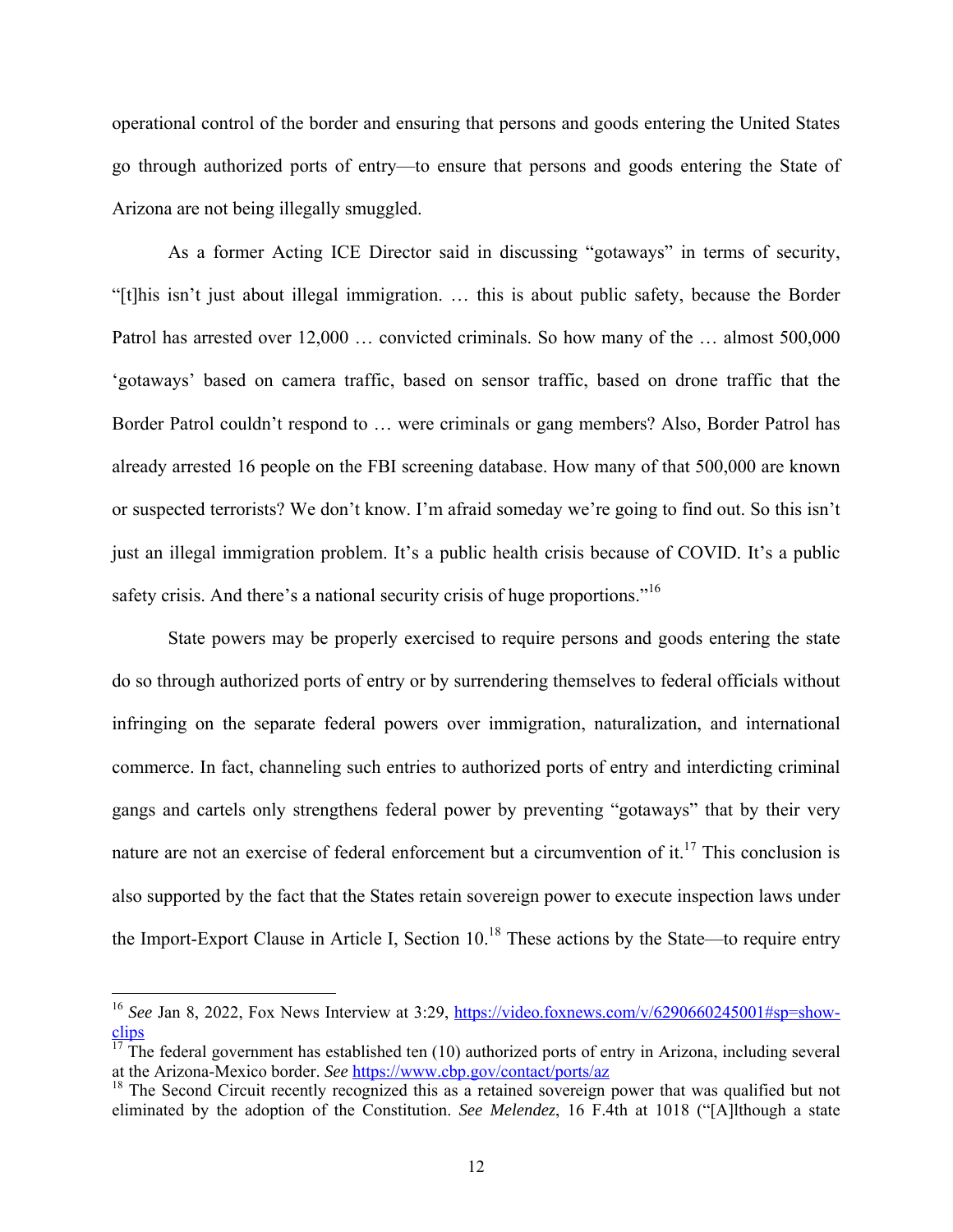at an authorized port of entry—would thus be clearly distinguishable from prior cases about immigration enforcement that were litigated.

### **II. The Current Situation At Arizona's Border With Mexico And Smuggling Activities By Cartels And Gangs Satisfies The Constitutional Definition Of An Invasion**

#### **A. Facts Relating To Cartels And Gangs Engaging In Smuggling Activities And Violence At Arizona's Border With Mexico**

Arizona is facing an unprecedented crisis at its 370-mile border with Mexico. Acting as if

they are above the law, Mexican and Central American cartels are engaging in brazen attacks on Arizona, trafficking in drugs and human beings. President Biden himself has affirmed that "drug cartels and human traffickers" are "actual threats" to our country.<sup>19</sup> Unfortunately, the federal government has failed to protect Arizona from this threat. However, the State through its Governor as Commander-in-Chief can exercise its own power of self-defense.<sup>20</sup>

### **1. Cartels Are Smuggling Record Amounts of Illegal Drugs Into Arizona**

According to the U.S. State Department, "the volume of dangerous drugs entering the

United States from Mexico and violent crime within Mexico fueled by transnational criminal

<u> 1989 - Johann Stein, marwolaethau a gweledydd a ganrad y ganrad y ganrad y ganrad y ganrad y ganrad y ganrad</u>

generally may not impose import or export duties, it may do so when "absolutely necessary for executing its inspection Laws."). And the Second Circuit cited the same observation by Justice Gorsuch. *Id.* at 1018 n.4 (citing *Sveen*, 138 S. Ct. at 1826–27 (2018) (Gorsuch, J., dissenting)).

That power is implicated here. To carry out *any* inspection laws, States must be able to take action to ensure operational control of the border and to ensure that persons and goods enter at authorized ports of entry. *See, e.g.*, *Dep't of Revenue v. James B. Beam Distilling Co.*, 377 U.S. 341, 345-46 (1964) ("It is clear that the gravamen of the offense in *Gordon* [*v. Texas*, 355 U.S. 369 (1958) (per curiam)] was the failure to obtain, or even apply for, a permit as required by state law. Such permits, in addition to other functions, *serve to channelize the traffic in liquor* and thus to prevent diversion of that traffic into unauthorized channels." (emphasis added)); *see generally McCulloch v. Maryland*, 17 U.S. 316, 417 (1819) (discussing that from the express power of establishing a post office, there is the implied power "to punish those who steal letters from the post-office, or rob the mail").

Arizona law prohibits possession of narcotic drugs such as fentanyl, so channeling entry of goods through authorized ports of entry is clearly implicated here. *See, e.g.*, A.R.S. § 13-3408. A full discussion of this issue, however, is beyond the scope of this opinion.

<sup>&</sup>lt;sup>19</sup> Proclamation No. 14010, 86 Fed. Reg. 8,267, 8,267 (Feb. 2, 2021).

<sup>&</sup>lt;sup>20</sup> Finding an "invasion" present may not necessarily require the Governor to declare a state of war emergency, which is a distinct issue under state law. *See* A.R.S. § 26-301(16). That issue is beyond the scope of this Opinion.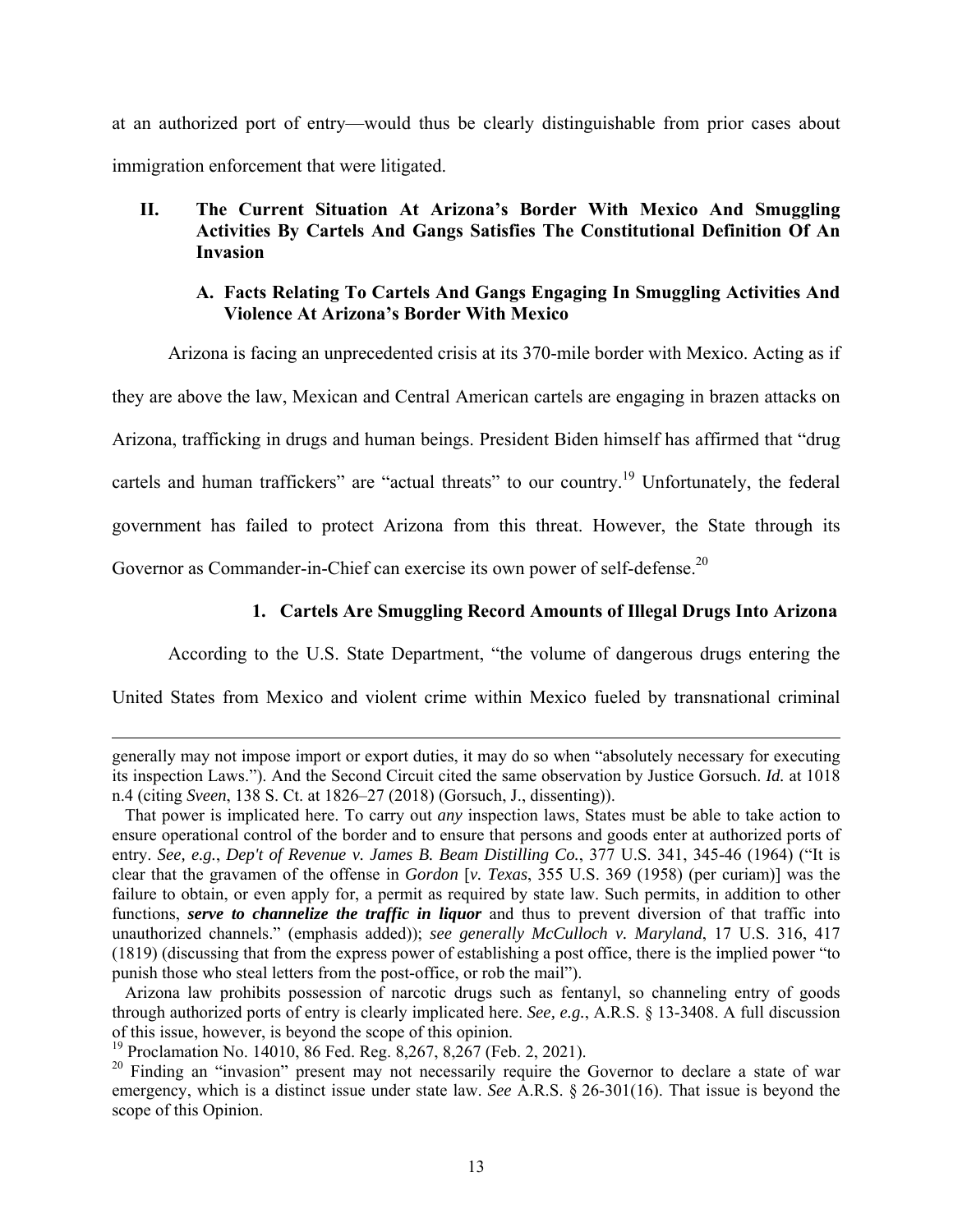organization (TCOs) remain alarmingly and unacceptably high."<sup>21</sup> Cartels bring deadly illegal drugs into the United States by trafficking them into Arizona and other southern border states. According to the State Department, "Mexican drug cartels are consolidating their involvement in fentanyl production and trafficking."<sup>22</sup> Today, "[m]ost fentanyl available in the United States" has been "trafficked from Mexico across the U.S. Southwest border," and each year's fentanyl seizure rates are higher than the previous.<sup>23</sup> Similarly, " $[m]$ ost of the methamphetamine available in the United States ... is produced in Mexico, and trafficking across the U.S. southern border has increased dramatically in recent years."24 Moreover, "Mexico is a significant source and transit country for heroin, marijuana, methamphetamine, and illicit synthetic opioids destined for the United States. Over 90 percent of the heroin seized and sampled in the United States comes from Mexico. Mexico is also a main transit country for cocaine from South America."<sup>25</sup>

On June 10, 2021, FBI Director Christopher Wray testified before the House Judiciary Committee that "the drug issues related to the border are extremely significant ... fentanyl coming into this country from ... the southwest border is something that I think can be fairly described as an epidemic."<sup>26</sup> The Congressional Research Service recently concluded that "Mexico's cartels remain the primary source of heroin and fentanyl trafficking into the United States."<sup>27</sup> Deaths from drug overdoses are going up at a frightening rate, and most of that

<sup>&</sup>lt;sup>21</sup> U.S. Department of State, "International Narcotics Control Strategy Report: Volume I, Drug and Chemical Control," Mar. 2021, p. 183, https://www.state.gov/wp-content/uploads/2021/02/International-Narcotics-Control-Strategy-Report-Volume-I-FINAL-1.pdf<br><sup>22</sup> *Id.* at 79.

<sup>23</sup> *Id.*

<sup>24</sup> *Id.* at 82.

 $^{25}$  *Id.* at 180.

*<sup>26</sup>* HOUSE JUDICIARY COMMITTEE, *FBI Director Wray Testifies on Oversight of the Bureau*, C-SPAN (June 10, 2021), https://www.c-span.org/video/?512336-1/fbi-director-wray-testifies-oversight-bureau  $^{27}$  IUNE S. BEITTEL AND LIAM. WE BECAUSE CONSILING THE S. JUNE S. BEITTEL AND LIANA W. ROSEN, CONG. RESEARCH SERV., IN11535, MEXICAN DRUG

TRAFFICKING AND CARTEL.

OPERATIONS AMID COVID-19 (Apr. 2, 2021), https://crsreports.congress.gov/product/pdf/IN/IN11535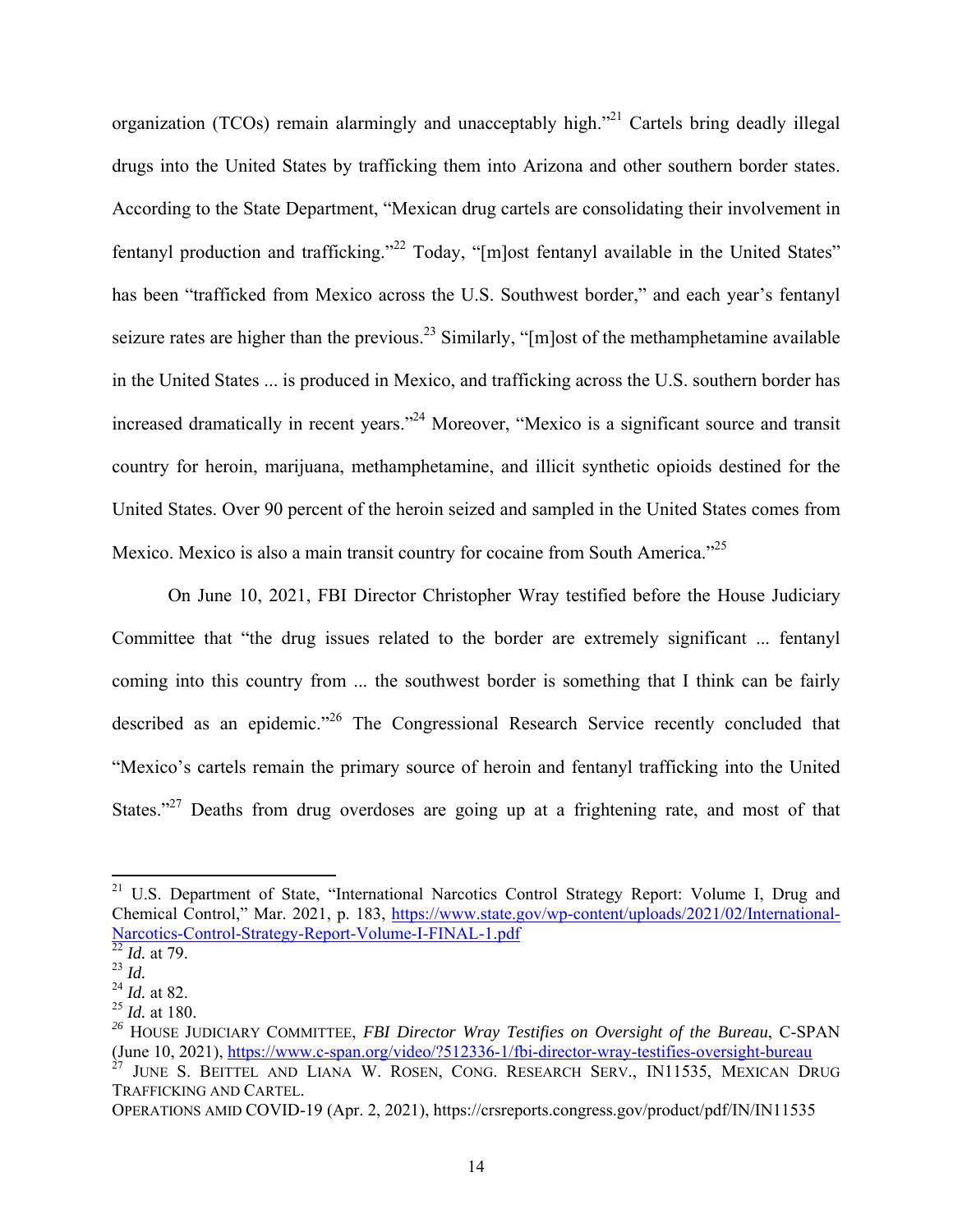increase is driven by fentanyl and other opioids.<sup>28</sup> Fentanyl and related drugs killed  $64,178$ Americans from May 2020 to April 2021, more than doubling the number of deaths from the prior 12 months.<sup>29</sup> For adults between the ages of 18 and 45, fentanyl overdose is the leading cause of death, killing more adults in this age group than car crashes, gun violence, or COVID- $19.30$ 

Arizona law prohibits possession of narcotic drugs such as fentanyl. *See, e.g.*, A.R.S. § 13-3408. And illicit fentanyl is illegal throughout the United States. *See* DEA, *Facts About Fentanyl* ("Illicit fentanyl, primarily manufactured in foreign clandestine labs and smuggled into the United States through Mexico, is being distributed across the country and sold on the illegal drug market. Fentanyl is being mixed in with other illicit drugs to increase the potency of the drug, sold as powders and nasal sprays, and increasingly pressed into pills made to look like legitimate prescription opioids. Because there is no official oversight or quality control, these counterfeit pills often contain lethal doses of fentanyl, with none of the promised drug. There is significant risk that illegal drugs have been intentionally contaminated with fentanyl. Because of its potency and low cost, drug dealers have been mixing fentanyl with other drugs including heroin, methamphetamine, and cocaine, increasing the likelihood of a fatal interaction.").<sup>31</sup>

Ninth Circuit Judge N.R. Smith recognized when addressing litigation over the construction of the border wall: "Nor even does anyone seriously dispute the DoD's determination that drug trafficking along our southern border (including in the project areas at

<sup>28</sup> CDC, *Fentanyl* (Feb. 16, 2021), https://www.cdc.gov/opioids/ basics/fentanyl.html; NATIONAL CENTER FOR HEALTH STATISTICS, CENTERS FOR DISEASE CONTROL AND PREVENTION, *Vital Statistics Rapid Release* (2021), https://www.cdc.gov/nchs/nvss/vsrr/drug-overdose-data.htm

<sup>&</sup>lt;sup>29</sup> Audrey Conklin, *Fentanyl overdoses become No. 1 cause of death among US adults, ages 18-45: 'A national emergency'*, Fox News, (Dec. 16, 2021), https://www.foxnews.com/us/fentanyl-overdosesleading-cause-death-adults 30 *Id.*

<sup>31</sup> *Available at* https://www.dea.gov/resources/facts-about-fentanyl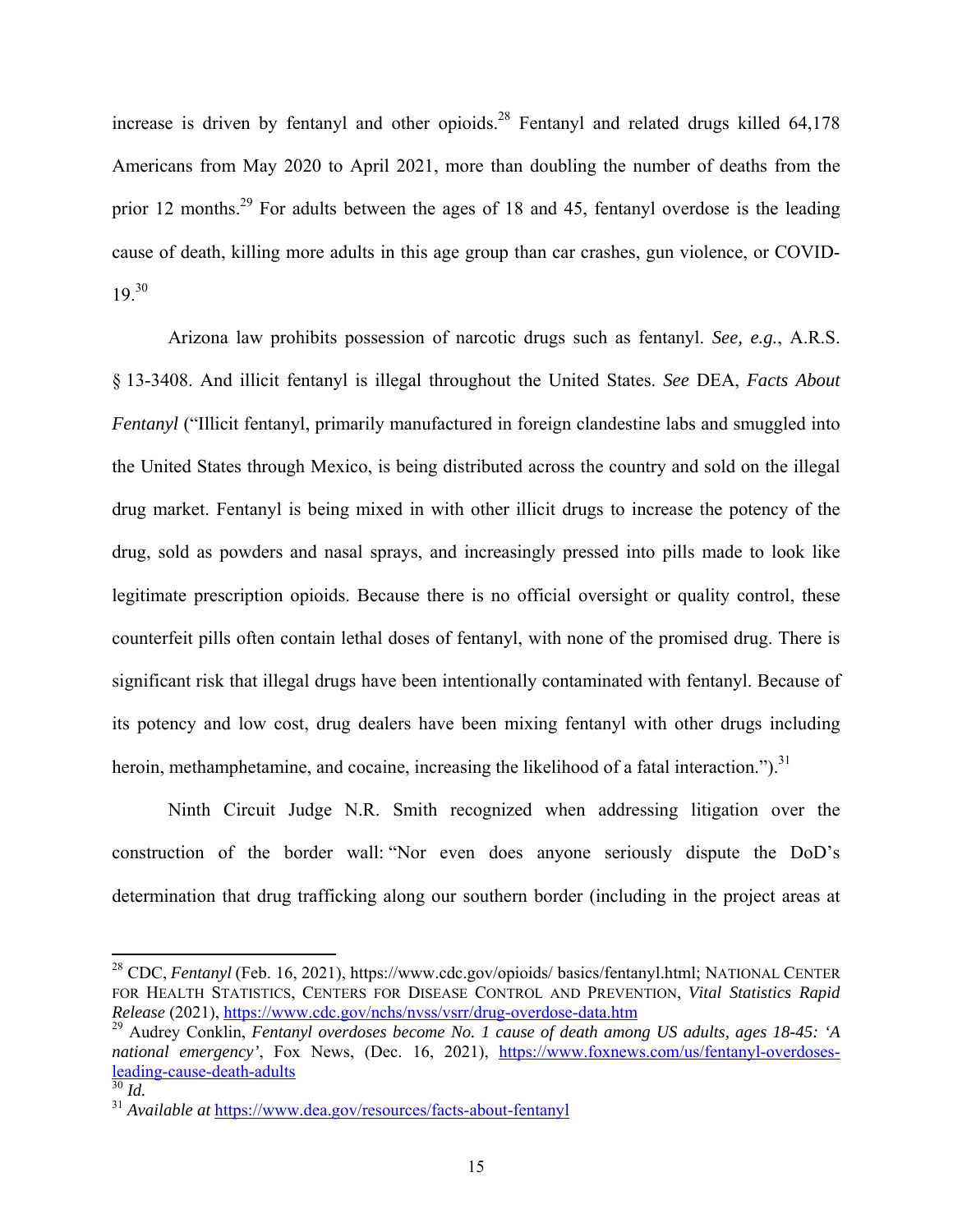issue here [which includes Arizona]) threatens the safety and security of our nation and its citizens." *Sierra Club v. Trump*, 929 F.3d 670, 719 (9th Cir. 2019) (N.R. Smith, J., dissenting)). Judge Smith's dissent further described this as a "significant national security interest." *Id.* The U.S. Supreme Court ultimately issued a stay permitting construction to proceed, *Trump v. Sierra Club*, 140 S. Ct. 1 (2019), and denied a motion to dissolve the stay, *Trump v. Sierra Club*, 140 S. Ct. 2620 (2020). Judge Smith's observation that "drug trafficking along our southern border … threatens the safety and security of our nation and its citizens" remains true today. But the Biden administration halted construction of this critical tool that protects against cartel violence spilling across Arizona's border.

### **2. Cartel Involvement In Human Smuggling And Sex Trafficking**

On June 10, 2021, FBI Director Wray testified that "[t]here's no question that the cartel activity on the other side of the border is spilling over in all sorts of ways" and that, in particular, cartel involvement in human smuggling and sex trafficking at the border is a "significant security concern." Wray also admitted that "violent crime," "drug trafficking," and "human trafficking" are border security issues "of great concern."32

Human trafficking is a lucrative racket, which brought in more than \$14 million a day for cartels and gangs in February 2021.<sup>33</sup> Because illegal border crossings have increased substantially since February 2021, it is almost certain that cartel and gang revenue from human smuggling has increased substantially as well. Annually, the cartels and gangs get billions of

<sup>&</sup>lt;sup>32</sup> HOUSE JUDICIARY COMMITTEE, *FBI Director Wray Testifies on Oversight of the Bureau*, C-SPAN (June 10, 2021), https://www.c-span.org/video/?512336-1/fbi-director-wray-testifies-oversight-bureau

<sup>&</sup>lt;sup>33</sup> William La Jeunesse, *US-Mexico border traffickers earned as much as \$14M a day last month: sources*, Fox News, (Mar. 22, 2021), https://www.foxnews.com/politics/us-mexico-border-traffickersmillion-february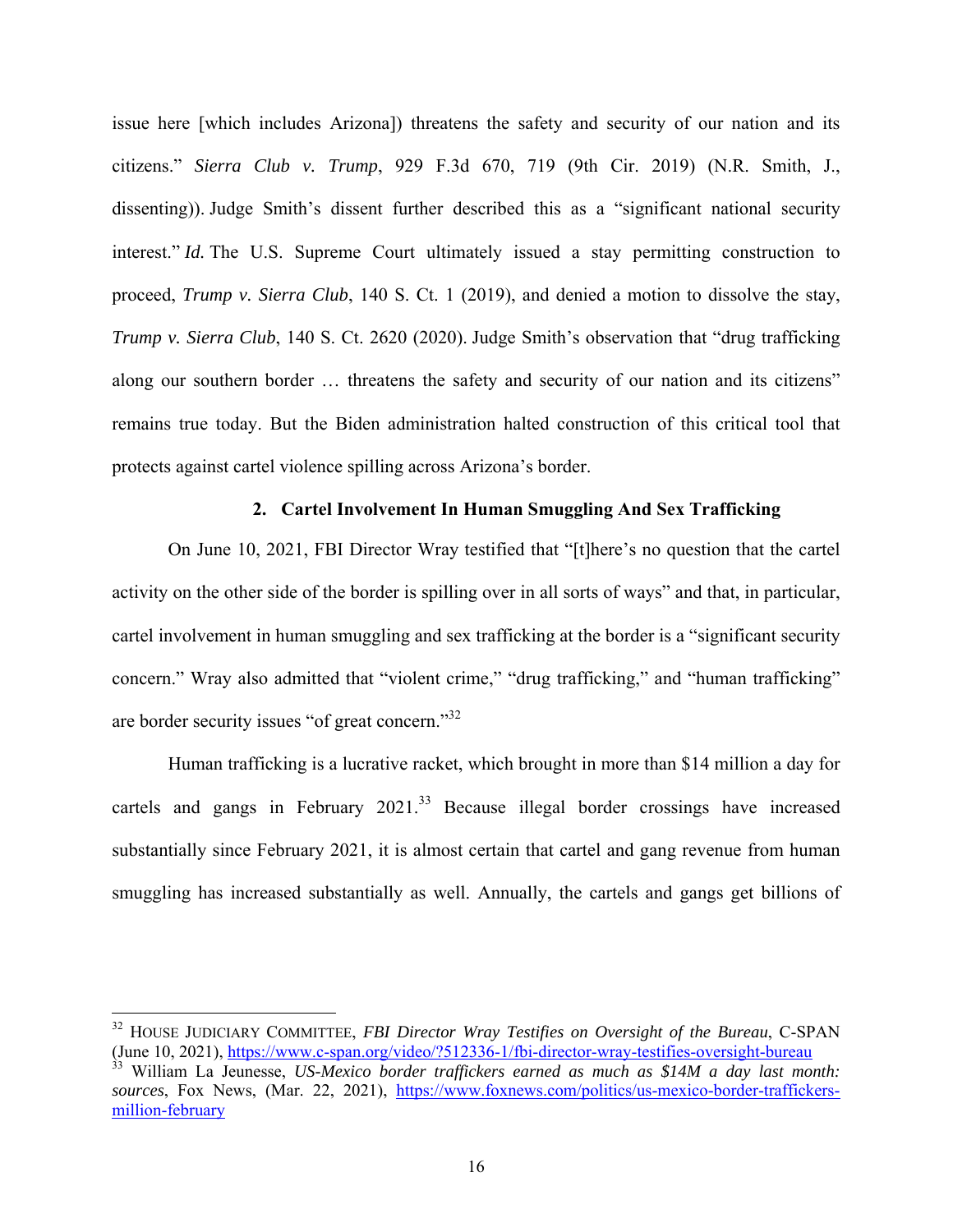dollars a year from human trafficking.<sup>34</sup> It is thus no wonder that criminal organizations would be willing to engage in violent cross-border attacks to protect their profits.

### **3. Violence At The Border**

The cartels' smuggling and violence disproportionately affect Arizona. For example, unauthorized aliens have engaged in a number of violent attacks in Cochise County, which shares an 83-mile border with Mexico. In June 2019, a shootout just across the border from Douglas, Arizona between different factions of the Sinaloa drug cartel resulted in ten deaths.<sup>35</sup> The shootout happened close to the Douglas port of entry, and following the shootout four cartel members—apparently on the losing side of the fight—presented themselves at the port of entry to request asylum in the United States.<sup>36</sup> Local Arizona residents routinely cross into Mexico at that port of entry, and thus this shootout placed Arizonans' lives at risk. In a separate incident, a drug smuggler nearly killed a National Park employee in Chiricahua National Park.<sup>37</sup> The perpetrator was an unauthorized alien and a two-time deported felon. He was found guilty of attempted first degree murder, armed robbery, aggravated assault, kidnapping, and theft of means

<sup>&</sup>lt;sup>34</sup> *Id.* The U.S Department of Homeland Security recently admitted in a sworn declaration that it is "encountering record numbers" unauthorized aliens at the border, which "ha[s] strained DHS operations and caused border facilities to be filled beyond their normal operating capacity." Declaration of David Shahoulian (DHS Assistant Secretary for Border and Immigration Policy) at 1-2, *Huisha-Huisha v. Mayorkas*, No. 21-cv-100 (D.D.C. August 2, 2021). DHS's own statistics reveal the unprecedented surge of unlawful migration and the collapse of DHS's control of the border. Monthly border encounters with unauthorized aliens are the highest they have been in decades. *Id*. at 7 ("[T]he highest monthly encounter number since Fiscal Year 2000.") For example, the number of encounters in July 2021 was more than five times the July 2020 and July 2018 numbers, and roughly 2.5 times July 2019. The cartels and gangs that smuggle unauthorized aliens across the border are primary players in this surge.

<sup>35</sup> Lupita Murillo, *Sinaloa cartel shootout in Agua Prieta leaves nearly a dozen people dead*, News 4 Tucson, (Jun. 11, 2019), https://www.kvoa.com/news/crime/sinaloa-cartel-shootout-in-agua-prieta-leaves-<br>nearly-a-dozen-people-dead/article\_9a7b8037-e690-5398-ad99-e9e7392e4c3e.html nearly-a-dozen-people-dead/article\_9a7b8037-e690-5398-ad99-e9e7392e4c3e.html 36 *Id.*

<sup>37</sup> Ainslee S. Wittig, *Jury finds Gaxiola guilty in Chiricahua assault*, Arizona Range News, (Mar. 22, 2017), https://www.myheraldreview.com/news/willcox/jury-finds-gaxiola-guilty-in-chiricahuaassault/article\_d71732f5-814c-552c-a6ae-895f6ed5f847.html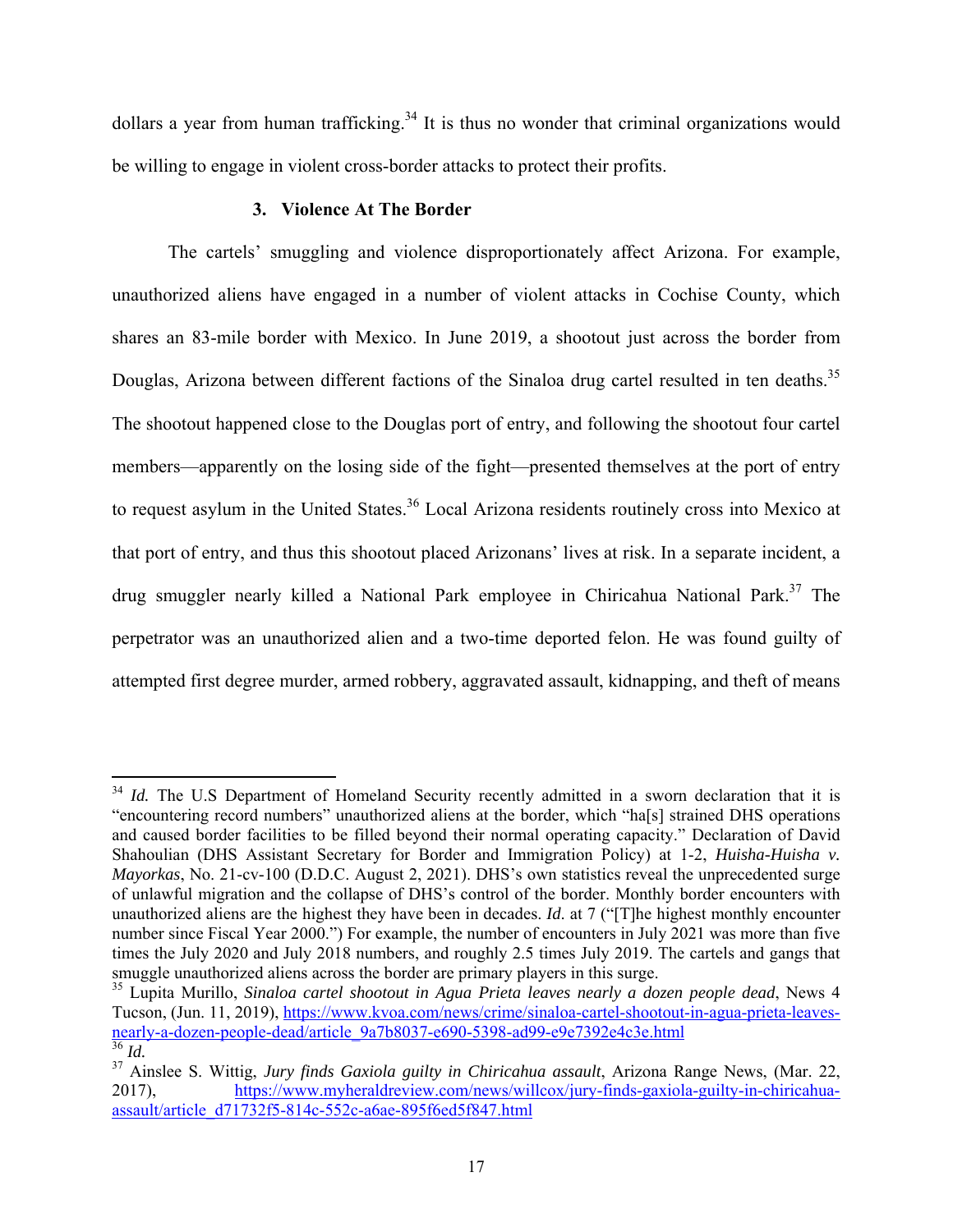of transportation.38 In 2021, the Cochise County Sheriff's Office encountered 43,229 unauthorized aliens and 51 drug smugglers. Over that same time, the Sheriff's Office seized 808 pounds of illegal marijuana.

Similar events are also becoming common in other parts of the state and in other border states. On February 2, 2022, "Border Patrol agents patrolling the Rio Grande Valley Sector [in Texas] were fired upon from across the Mexican border" according to "multiple law enforcement sources."<sup>39</sup> Individuals believed to be cartel drug smugglers are regularly caught on camera crossing the border, dressed in camouflage and carrying weapons to protect their drug loads.<sup>40</sup> Border area ranchers have experienced this violence firsthand, including one who was killed the day after he reported a drug load to authorities and another on whose land a U.S. Border Patrol agent was shot in 2018.<sup>41</sup> Cartel scouts appear to even brazenly "occupy strategically-selected hilltops for dozens of miles inside Arizona," establishing a presence on American territory to help smugglers avoid authorities.<sup>42</sup> Even the drugs themselves are becoming more dangerous, as smugglers are trading large bags of marijuana for smaller packs of more potent "cocaine, fentanyl, heroin, [and] meth."43 In December 2021, police in Scottsdale, Arizona seized 1.7

<sup>38</sup> National Park Service, *Gaxiola sentenced to 76 years*, Apr. 18, 2017, https://www.nps.gov/chir/learn/news/gaxiola-sentenced-to-76-years.htm 39 Bill Melugin & Adam Shaw, *Border Patrol agents fired upon from Mexico, return fire: sources*, Fox

News (Feb. 3, 2022), https://www.foxnews.com/us/border-patrol-agents-fired-upon-from-mexico-return-

fire 40 Brian Brennan, *'People don't need to die': Border rancher deals with constant flow of migrants, drug*  packers, KGUN 9 (May 20, 2019), https://www.kgun9.com/border-watch/people-dont-need-to-dieborder-rancher-deals-with-constant-flow-of-migrants-drug-packers 41 *Id.*; Steve Jess, *Border Patrol: Agent Wounded in Shooting Near Arivaca*, Arizona Public Media (June

<sup>12, 2018),</sup> https://news.azpm.org/p/news-topical-border/2018/6/12/131311-border-patrol-agent-woundedin-shooting-near-arivaca/ 42 U.S. House of Representatives, Committee on Homeland Security, *Testimony of Jim Chilton on* 

*<sup>&</sup>quot;Examining the Effect of Border Wall on Private and Tribal Landowners"*, (February 27, 2020),

<sup>&</sup>lt;sup>43</sup> Natasha Yee, *As marijuana profits fade, cartels increasingly smuggle fentanyl across the border,* (October 18, 2021), https://gilaherald.com/as-marijuana-profits-fade-cartels-increasingly-smugglefentanyl-across-the-border/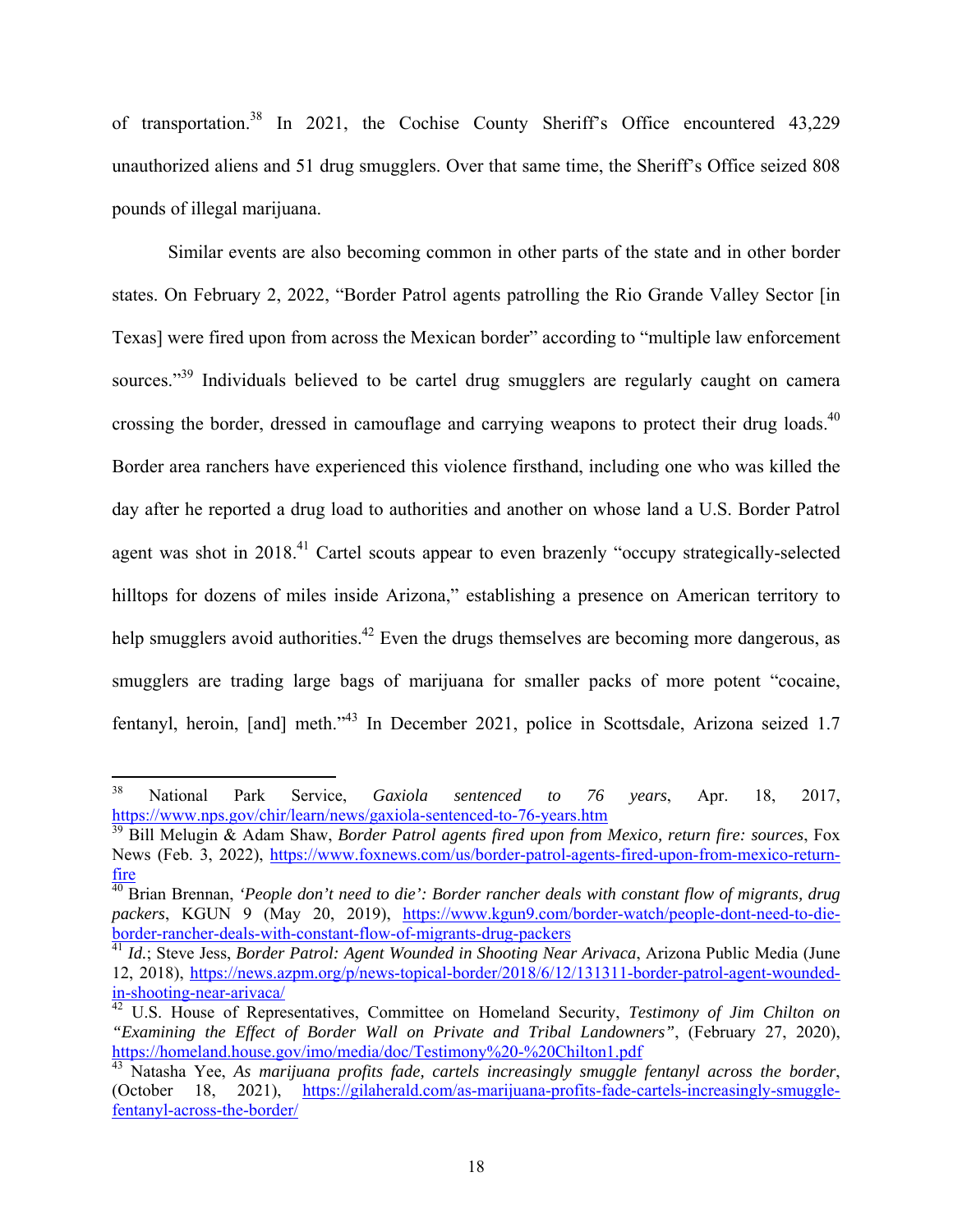million fentanyl pills that were worth \$9 million; they also seized ten kilograms of powdered fentanyl and one pound of methamphetamine.<sup>44</sup> The seized drugs were from the Sinaloa Cartel.<sup>45</sup> According to the DEA, "[t]he Sinaloa Cartel primarily uses trafficking routes that go through Arizona,"<sup>46</sup> and the Phoenix area is a major cartel drug trans-shipment hub.<sup>47</sup>

State Troopers in Yuma County now must conduct drug busts at the border on a daily basis.48 In spite of their heroic efforts, law enforcement does not have the manpower to fully thwart the onslaught of cartel activity, as shown by the record increases in the amount of drugs now smuggled across the border. And the federal government's decisions resulting in loss of operational control of the border has been a major contributing factor.<sup>49</sup> Over the course of just one week in late December 2021, Arizona State Troopers seized over 664 pounds of methamphetamine and 37 pounds of fentanyl, with a street value of more than \$5.1 million. The Arizona Department of Public Safety reports that "the cartels are in a constant state of war with each other" and persons involved in cartel activities are more commonly armed than before.<sup>50</sup> On December 1, 2021, after a car chase, Yuma Sector CBP agents stopped and detained an alien who was smuggling methamphetamine, cocaine, fentanyl, heroin, and more than \$10,000 in cash.<sup>51</sup>

<sup>44</sup> Steven Hernandez, *Scottsdale police, DEA seize record 1.7 million fentanyl pills in Arizona*, Arizona Republic, (Dec. 16, 2021), https://www.azcentral.com/story/news/local/phoenixbreaking/2021/12/16/authorities-arizona-seize-9-million-fentanyl-pills-narcotics/8929613002/ 45 *Id.*

 $^{46}$   $\overline{1}d$ .

<sup>47</sup> Alex Gallagher, *Record fentanyl seizure by Scottsdale cops, DEA*, Scottsdale Progress, (Dec. 19, 2021), https://www.scottsdale.org/news/record-fentanyl-seizure-by-scottsdale-cops-dea/article\_fbf7c02e-6074-11ec-91ab-b35932ed58da.html 48 Matt Leach, *Arizona border cop says Mexican cartels war not something easy to win*, Fox News, Jan.

<sup>6, 2022,</sup> https://www.foxnews.com/us/arizona-border-cop-says-mexican-cartels-war 49 *See* pages 3-4, *supra*. 50 *Id.*

<sup>51</sup> CBP, *Suspicious Driver Who Fled from Agents Had Drugs and \$10K*, (Dec. 1, 2021), https://www.cbp.gov/newsroom/local-media-release/suspicious-driver-who-fled-agents-had-drugs-and-10k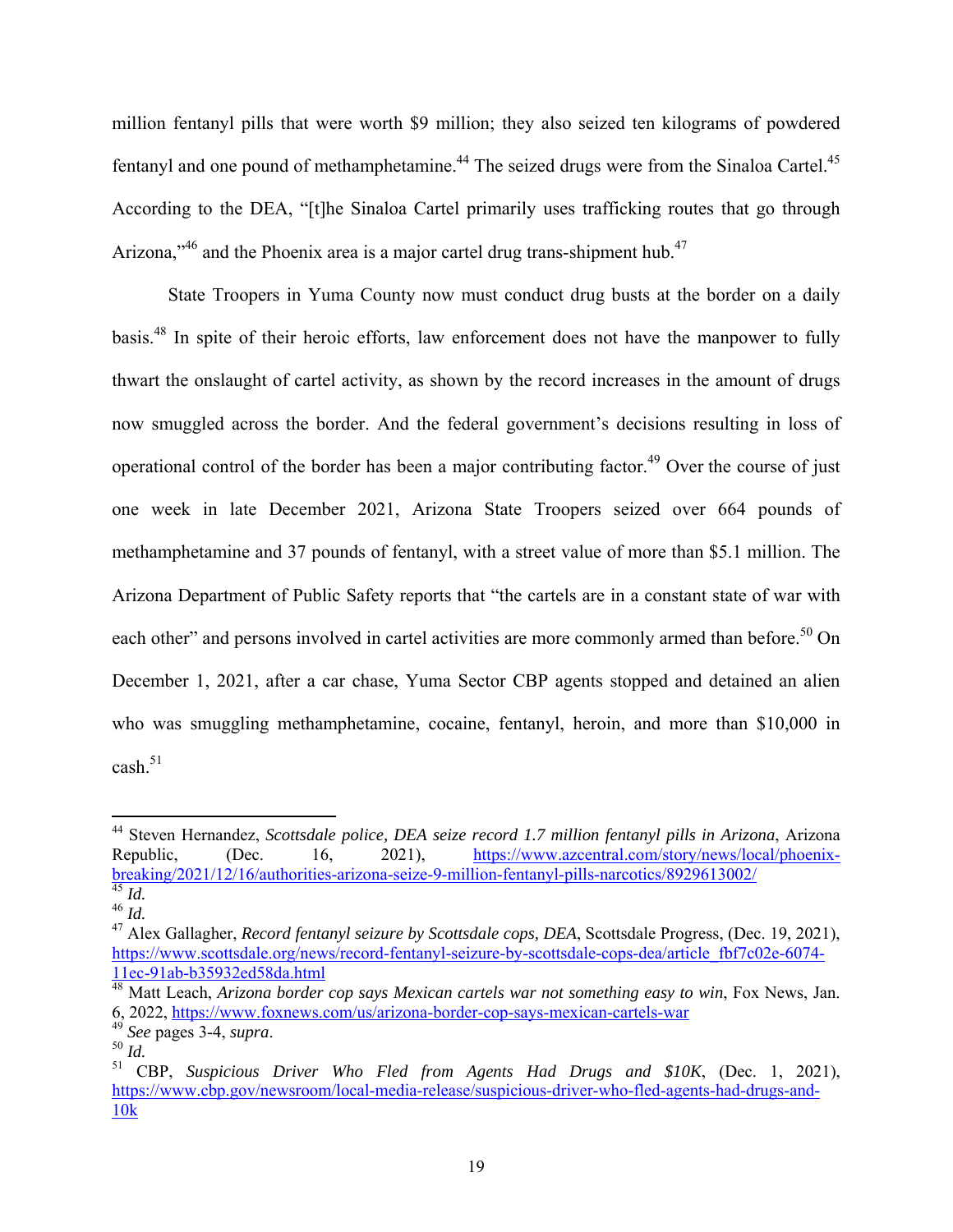CBP encounters with unauthorized aliens in the Yuma sector have been 2,400% higher so far in Fiscal Year 2022 than in Fiscal Year  $2021$ .<sup>52</sup> Most of these aliens pay smuggling fees to the cartels and gangs, thus increasing cartel profits and feeding further violence. Furthermore, cartels use human smuggling as a cover to distract authorities from their drug trafficking activities.53

In a growing trend nicknamed "cartel uber," drivers wait close to the border to pick up unauthorized aliens and smuggle them further into the United States. Alien smugglers, who are usually affiliated with the cartels, typically pay these drivers \$1,000 for each alien that is smuggled. Tragically, in October 2021, a local Cochise County resident was killed when her car was hit by a car driven by a 16-year-old who ran a red light at a speed of 105 miles per hour. The 16-year-old was smuggling four unauthorized aliens in his car.<sup>54</sup>

CBP routinely apprehends unauthorized aliens trying to illegally reenter the United States who have known gang and cartel connections, or who have prior felony and drug convictions that strongly suggest cartel or gang connections. For example, the official Twitter account for the CBP Chief Patrol Agent for the Yuma Sector lists the following notable border apprehensions of criminal aliens just for the month of December 2021:

- Rosario Lugo-Parra, "multiple felony convictions for drug possession, assault and robbery"<sup>55</sup>
- $\bullet$  Joel Campos-Velis, "a suspected MS-13 gang member with an assault conviction"<sup>56</sup>

 <sup>52</sup> *Id.*

<sup>53</sup> Russ Read, *US general: Cartels are using migrants to distract from drug smuggling at the border*, Washington Examiner, (Jul. 22, 2019), https://www.washingtonexaminer.com/policy/defense-nationalsecurity/us-general-cartels-are-using-migrants-to-distract-from-drug-smuggling-at-the-border.

<sup>54</sup> Charlotte Cuthbertson, *Human Smuggling Is Booming in Arizona, With Deadly Consequences*, Epoch Times, (Jan. 4, 2022), https://www.theepochtimes.com/cartel-uber-how-human-smuggling-is-devastating-<br>lives-in-arizona 4192542.html

 $\frac{11925 \text{ m/m}^2}{55}$ https://twitter.com/USBPChiefYUM/status/1473487668168192000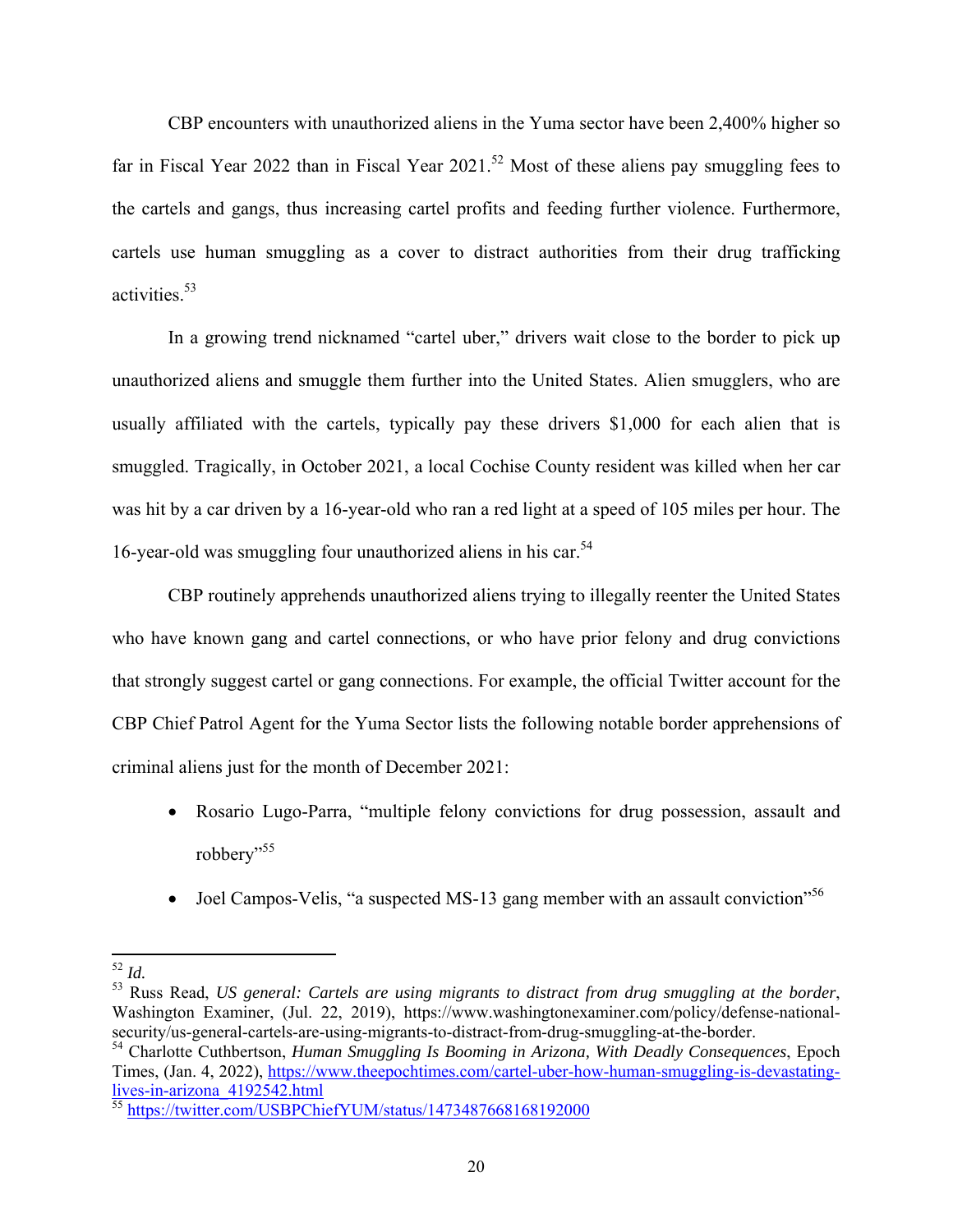- Gabriel Hernandez-Perez, "convicted of attempted aggravated sexual battery"<sup>57</sup>
- Jose Jesus Villanueva-Canchola, "convicted of conspiracy to distribute a controlled substance"<sup>58</sup>
- Armando Veliz-Samayoa and Isaac Humberto Cuen-Logo, convicted of "a drive-by shooting, theft, transporting and selling narcotics, and bank robbery<sup>"59</sup>
- Jose Reynaldo Argueta-Ventura, "convicted of voluntary manslaughter"<sup>560</sup>
- Elvis Guzman-Rodriguez, "two felony convictions for robbery and assault on a fellow inmate $"$ <sup>61</sup>
- Guadalupe Salamanca-Sedano, "convicted ... in 2000 and 2010 for possession of narcotics"<sup>62</sup>
- CBP "attempted a vehicle stop ..., but the driver fled and a pursuit involving multiple agencies ensued. The driver was stopped in San Luis, AZ, and had meth, fentanyl, cocaine, heroin and  $$10K$ <sup>53</sup>

Cartel violence affects Arizonans abroad as well. For example, On November 14, 2019, cartel gunmen in the state of Sonora, Mexico (just south of Arizona) attacked a group of American citizens traveling in their vehicles. The gunmen murdered three women and six children and injured six others. Several of the victims were flown to Arizona for emergency medical treatment, and the families of many of the victims are former or current Arizona

<sup>&</sup>lt;sup>56</sup> https://twitter.com/USBPChiefYUM/status/1471120221268185090<br><sup>57</sup> https://twitter.com/USBPChiefYUM/status/1471120221268185090<br><sup>88</sup> https://twitter.com/USBPChiefYUM/status/1468596679356006406<br><sup>59</sup> https://twitter.com/US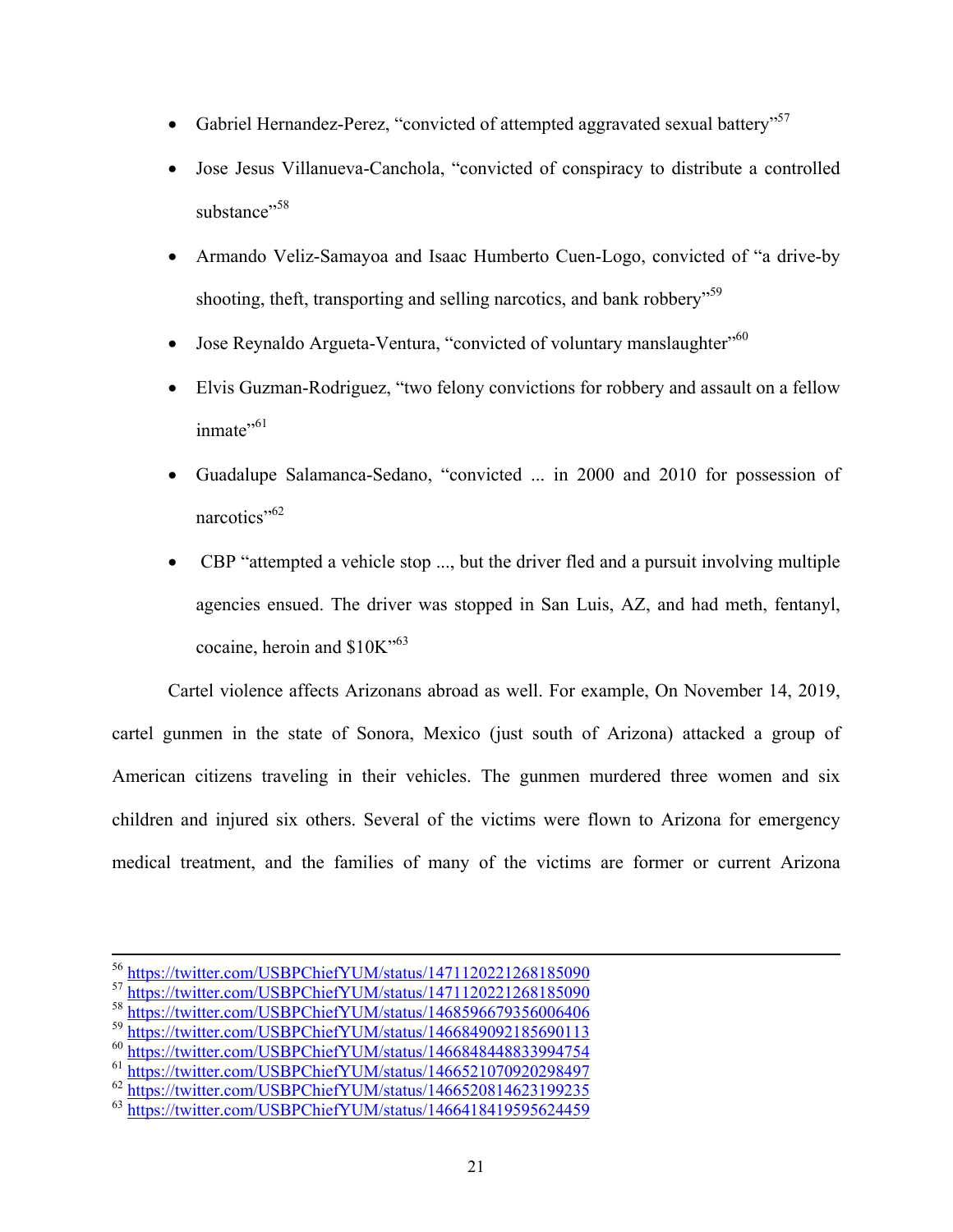residents.<sup>64</sup> On October 6, 2020, cartel gunmen armed with machine guns hijacked the vehicle of an Arizona family traveling in the area of the beach resort town of Rocky Point in the Mexican state of Sonora. The criminals stranded the family on the side of the road in an isolated area, without any of their belongings.<sup>65</sup> Although this did not occur in Arizona, it shows the threats of violence that the cartels pose.

The threat is not just limited to the onslaught from cartels. Potential terrorists also use the southern border to enter the United States. In April 2021, CBP released a press release after agents caught several men who were on terrorism watch lists.<sup>66</sup> After the press release started to circulate widely, CBP deleted it from its website.<sup>67</sup>

The head of CBP warned in August 2021 that the border "is a national security crisis" and that there are "massive amounts of smuggling going across the southwest border — to include [known or suspected terrorists] at a level we have never seen before."<sup>68</sup>

 64 Gianluca Mezzofiore, et. al*.*, *Woman whose sister-in-law was killed in massacre near the US-Mexico border says cartels have targeted them before*, CNN (Nov. 5, 2019), https://www.cnn.com/2019/11/05/americas/mormons-attacked-us-mexico-border/index.html; Anthony Harrup and Juan Montes, *Nine U.S. Citizens Killed in Ambush in Mexico*, WALL STREET JOURNAL, https://www.wsj.com/articles/relatives-say-at-least-5-u-s-citizens-were-killed-in-north-mexico-shooting-<br>11572949398

<sup>&</sup>lt;sup>65</sup> Jennifer Martinez, *Arizona family speaks out after scary robbery during Mexico trip*, FOX 10 PHOENIX (Oct. 7, 2020), https://www.fox10phoenix.com/news/arizona-family-speaks-out-after-scary-robberyduring-mexico-trip; Josh Sanders, *Mesa family ambushed, held at gunpoint while on vacation in Mexico*, 12 NEWS (Oct. 7, 2020), https://www.12news.com/article/news/mesa-family-ambushed-and-held-atgunpoint-while-on-vacation-in-mexico/75-74e1f0cc-7676-4419-aceb-f3c341533d11 66 CBP, *Two Yemeni Men Arrested by Border Patrol Identified on the FBI's Terrorism Watch List*, (Apr.

<sup>5, 2021),</sup> https://web.archive.org/web/20210405171308/https:/www.cbp.gov/newsroom/local-mediarelease/two-yemeni-men-arrested-border-patrol-identified-fbi-s-terrorism-0<br><sup>67</sup> Gabrielle Fonrouge, *CBP deletes release about migrants on terrorism watch list over 'national* 

*security' concerns*, NY Post (Apr. 6, 2021), https://nypost.com/2021/04/06/cbp-deletes-release-aboutmigrants-on-terrorism-watch-list/ 68 Anna Giaritelli, *Suspected terrorists crossing border 'at a level we have never seen before,' outgoing* 

*Border Patrol chief says*, Washington Examiner (Aug. 16, 2021), https://www.washingtonexaminer.com/news/border-patrol-chief-suspected-terrorists-coming-acrosssouthern-border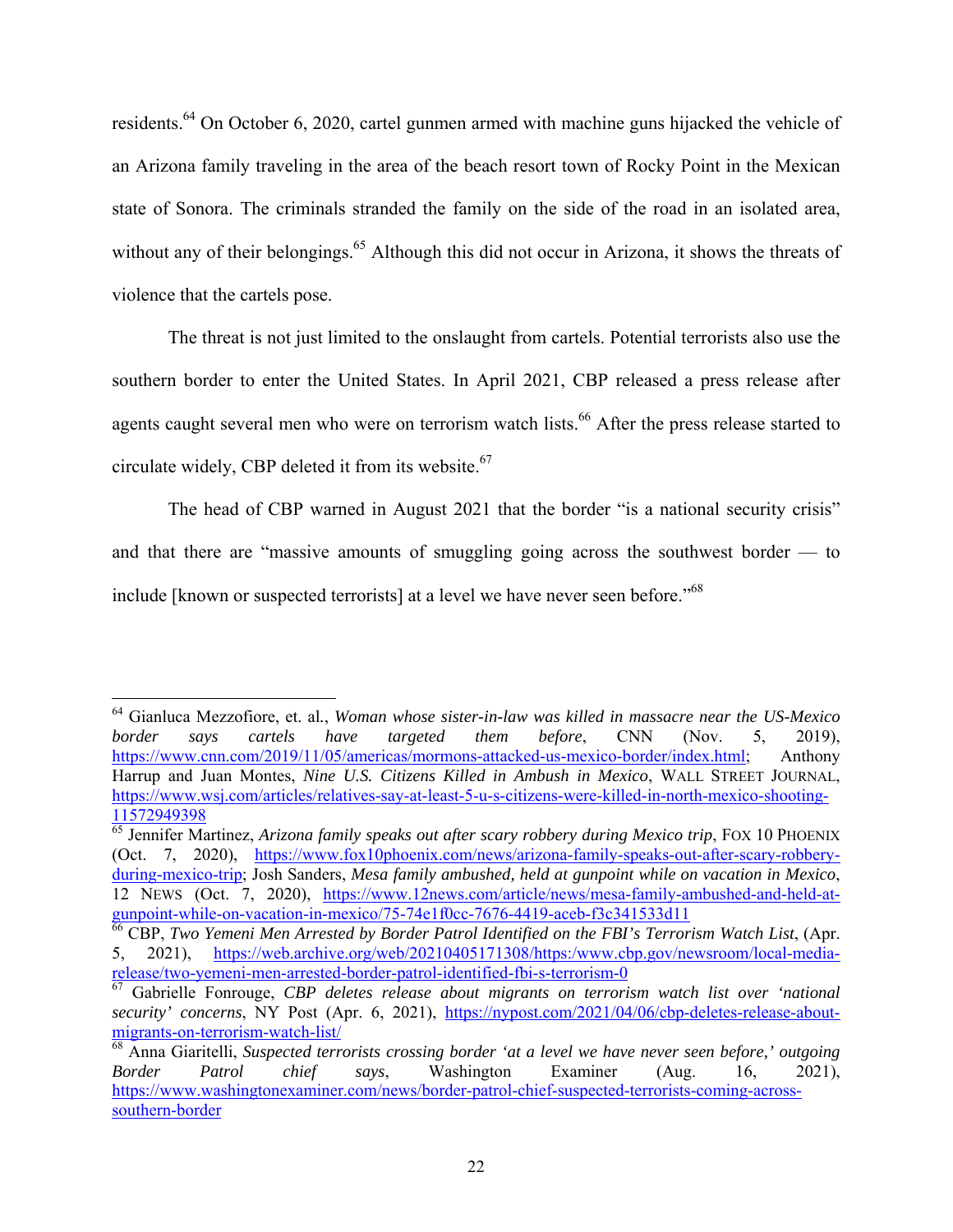### **B. These Facts Satisfy The Definition Of "Invasion" Empowering The Governor To Exercise His Authority As Commander-In-Chief**

As explained above, at the time of the Founding, the State Self-Defense Clause was understood to include a State's right to use force to defend itself against "foreign hostility [and] ambitious or vindictive enterprises of [a state's] more powerful neighbors." *See* Part I(B), *supra*. This phrase includes for-profit activities that involve violence, and the cartel and gang activities described above involve inflicting brutal violence in the pursuit of profit and would thus qualify. This interpretation is supported by James Madison's specific example of a state militia acting to suppress smugglers. The principal activity of transnational cartels and gangs at the border is to smuggle people and drugs for profit. Indeed, using the state militia to suppress smugglers was Madison's paradigmatic example of a justified and Constitutional use of the state militia.

Furthermore, the commonly understood meaning at the time of the word "invade" covers the activities of the transnational cartels and gangs at the border—they enter Arizona "in [a] hostile manner"<sup>69</sup>; they "enter as an enemy, with a view to ... plunder"; they "attack," "assail," and "assault"; and they "infringe," "encroach on," and "violate" Arizona.<sup>70</sup>

The militia of the State of Arizona is established by Article 16 of the Arizona Constitution and is officially designated "The National Guard of Arizona." Under A.R.S. § 26- 174, the Governor also has authority to establish an Arizona State Guard. Under Article 5, Section 3 of the Arizona Constitution, the Governor is the "commander-in-chief of the military forces of the state, except when such forces shall be called into the service of the United States."

Thus, while this Opinion has concluded that transnational cartel and gang activity in Arizona would meet the legal standard to justify exercise of the State's power under the State Self-Defense Clause, only the Governor of the State of Arizona has the power to make a final

 $^{69}$  Noah Webster, A COMPENDIOUS DICTIONARY OF THE ENGLISH LANGUAGE 164 (1806).

 $70$  1 Noah Webster, AMERICAN DICTIONARY OF THE ENGLISH LANGUAGE 113 (1828).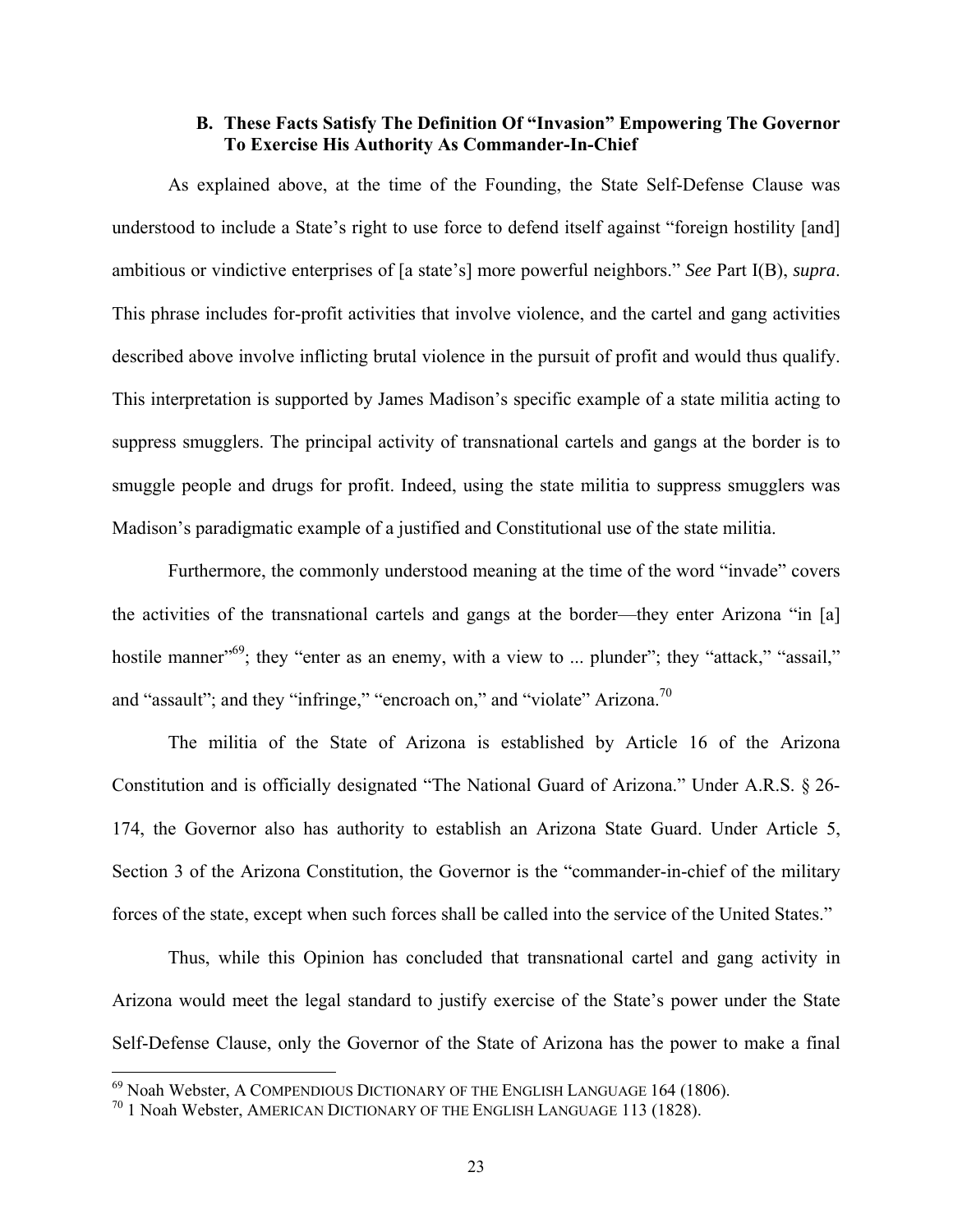determination that such exercise is justified. Similarly, only the Governor has the authority to establish the exact parameters for the exercise of the defensive use of force. While authorized by the U.S. and Arizona Constitutions, any such use of defensive force to protect the State against actual invasion must also be consistent with applicable federal law and treaties and particular attention must be paid to the State's relationship with Native American tribes with reservations at the Arizona-Mexico border. The applicability of such other sources of law and comity for the tribes' sovereignty is beyond the scope of this opinion. Finally, nothing in this opinion should be read as authorizing any use of force by anyone other than in the chain of command under the Governor; this opinion is strictly limited to the sovereign right of the State of Arizona under the State Self-Defense Clause of the U.S. Constitution and the Governor's constitutional powers as Commander-in-Chief for this purpose.

#### **Conclusion**

 The issues in this Opinion relate to border security. The federal government's failure to secure the border and protect Arizona from invasion is dangerous and unprecedented. Thankfully, the Founders foresaw that States might need to protect themselves from invasion and made clear in the Constitution that States retain the sovereign power to defend themselves within their own territory. As discussed above, "actually invaded" and "invasion" in the State Self-Defense and Invasion Clauses is not limited to hostile foreign states but includes hostile nonstate actors. The violence and lawlessness at the border caused by transnational cartels and gangs satisfies the definition of an "invasion" under the U.S. Constitution, and Arizona therefore has the power to defend itself from this invasion under the Governor's authority as Commander-in